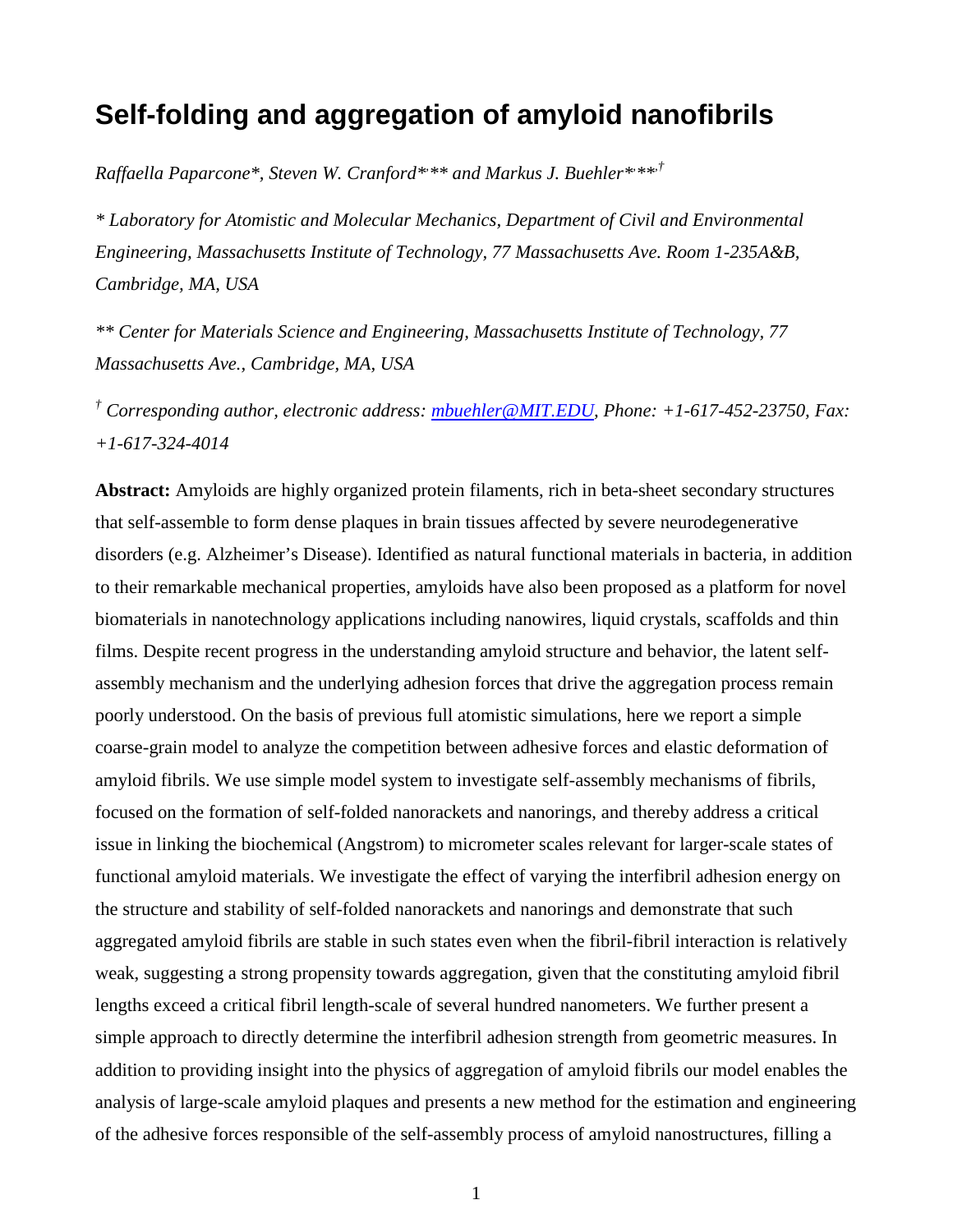gap that previously existed between full atomistic simulations of primarily ultra-short fibrils and much larger micrometer-scale amyloid aggregates. Via direct simulation of large-scale amyloid plaques consisting of hundreds of fibrils we demonstrate that the fibril length has a profound impact on their structure and mechanical properties, where critical fibril length-scale derived from our analysis defines the structure of amyloid plaques. A multi-scale modeling approach as used here, bridging the scales from Angstroms to micrometers, opens a wide range of possible nanotechnology applications by presenting a holistic framework that balances mechanical properties of individual fibrils, hierarchical self-assembly, and the adhesive forces determining their stability to facilitate the design of *de novo* amyloid materials.

**Keywords:** Amyloids; adhesion energy; mechanical properties; molecular dynamics simulations; coarse grain model; bending stiffness;

# **Accepted for publication in:** *Nanoscale, DOI: 10.1039/C0NR00840K*

#### **1. Introduction**

Plaques of Aβ(1-40) amyloid fibrils are observed in the brain tissue affected by Alzheimer's Disease  $(AD)^1$ , a severe neurodegenerative disease. Along with many other biological materials - such as bone, silk, and cells - amyloids feature a hierarchical structure with geometric features at multiple scales<sup>2</sup>. Amyloidogenic plaques derive from the aggregation of protofilaments composed of single fibrils that (at the atomistic level) are characterized by the stacking of sequence-wise identical layers, showing a twofold symmetry with respect to the growth  $axis<sup>3</sup>$  that results in their characteristic crossbeta geometry<sup>4</sup> (Fig. 1A). The overall molecular structure of amyloid fibrils is stabilized by a dense network of H-bonds<sup>4</sup>, and features exceptional mechanical properties<sup>5, 6</sup> such as high stiffness<sup>5-8</sup>, selfassembling capacity<sup>9-12</sup>, and remarkable stability even in adverse chemical environments<sup>13</sup>. Hierarchical self-assembly of materials with such intriguing mechanical properties is a powerful developing tool for the creation of novel nanostructured materials<sup>14-16</sup>. There are examples of amyloids used as bionanomaterials in the form of nanowires<sup>10, 17-19</sup>, scaffolds and (bio)templates<sup>10, 20-</sup> <sup>25</sup>, liquid crystals<sup>26</sup>, adhesives<sup>27</sup> and films<sup>14</sup>. This wide range of applications is justified by the amyloid's remarkable mechanical and thermal stability and by their chemical properties that can be tuned via the introduction of additional elements, including enzymes, metal ions, fluorophores, biotin or cytochromes.

Recent results based on atomistic modelling provide a direct and quantitative link between molecular structure and mechanical behavior<sup>7, 8</sup>, indicating a coupling between axial and twist deformation that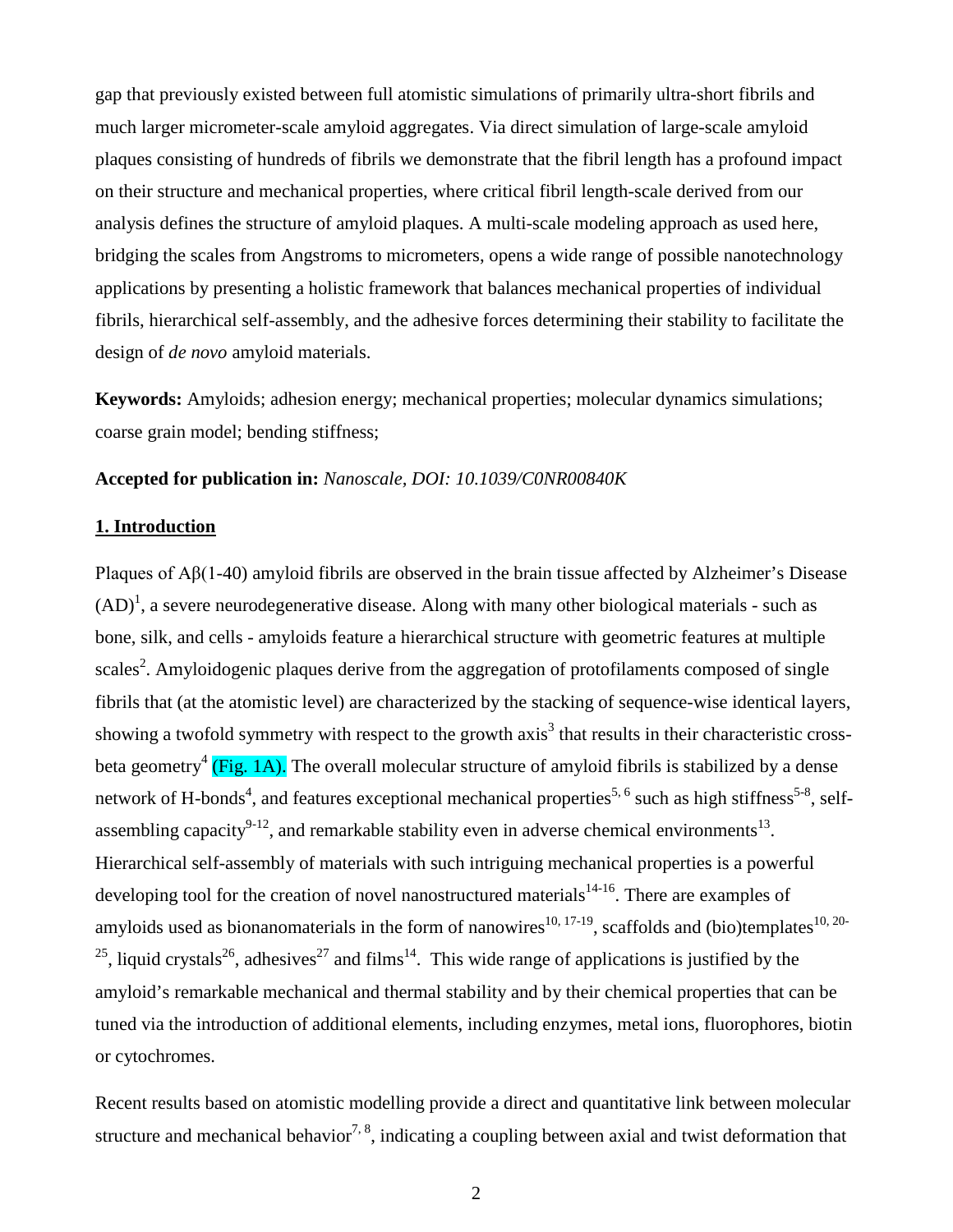facilitates mechanical stability. However, there is a dichotomy in approaches, where most quantitative experimental and theoretical studies have thus far focused on the scale of individual amyloid fibrils<sup>5-7, 28-32</sup>, other more qualitative experimental studies focused on amyloid aggregates (plaques)<sup>14, 33</sup> at vastly larger scales, studying, for example, amyloid toxicity<sup>34-36</sup>. No quantitative, molecular based model exists to describe scales of hundreds of nanometers and micrometers, where particular key functional properties might emerge as amyloid fibrils form bundles and plaques (Figs. 1A and 2A). A specific issue that remains poorly understood - albeit absolutely essential for the understanding of structure formation - is the competition between adhesive forces and elastic deformation of amyloid fibrils in the formation of bundles and plaques. This is a particularly intriguing question due to the great elastic stiffness (with Young's moduli exceeding 10-20 GPa), but rather weak (noncovalent) interactions between individual amyloid fibrils, posing a fundamental question of whether or not the weak interactions between fibrils are sufficiently strong to result in larger deformation and stable aggregation of amyloid fibrils into plaques. Here we address these issues by using a hierarchical multiscale approach in which results from atomistic simulations parameterize a coarse-grained representation of amyloid fibrils at scales approaching micrometers.

This paper is organized as follows: Section 2 (Materials and Methods) provides details of the atomistic simulation procedure used to estimate the adhesion energy and of the implementation of the mesoscale model. Section 3 reports a description of the results of atomistic simulations of 2-fibrils systems and of the behaviour of self-folded amyloid fibrils at the mesoscale, via the implementation of the coarse-grain model and the tuning of the adhesive forces driving the interaction between different fibrils, or part of the same fibril. In the same section we propose a connection between this study and experimental measurements on the basis of the observed geometry of folded amyloid fibrils. In the final Conclusion part (Section 4), the key contributions of this article are briefly highlighted.

# **2. Materials and methods**

## **2.1 Adhesion energy calculation from atomistic simulations**

Each layer and the corresponding 3D structure of the  $A\beta(1-40)$  amyloid fibrils is provided by solid state NMR experimental data<sup>3</sup>, which allow to model only 32 of the 40 amino acids composing the sequence, since results from the first eight are disordered in experiments<sup>3</sup>. The structure of a 20 layer fibril is built following the model reported in Ref. 27 and considering the average configuration resulting from minimization and relaxation procedures<sup>37</sup>. Assuming that the interaction is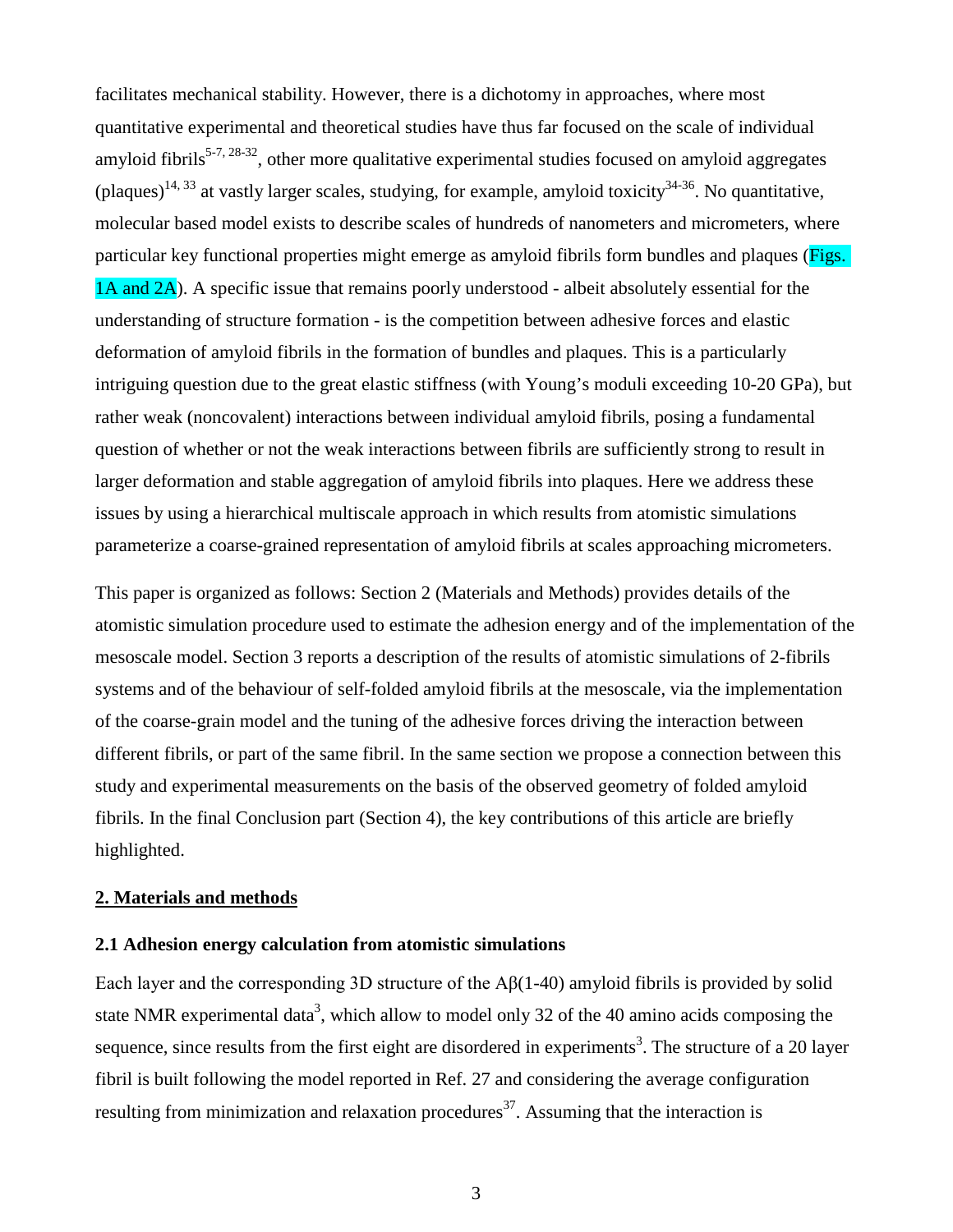homogenous along the length of the fibrils, all possible configurations of two amyloid fibrils interacting laterally are taken into account (Fig. 1B), where all cases are minimized and relaxed for approximately 5 nanoseconds at 300 K in implicit solvent, until convergence is reached. The followed simulation protocol and convergence criteria are the same as described in Ref. 24, which uses the CHARMM19<sup>38</sup> polar force field in conjunction with an effective Gaussian model for water<sup>39</sup>, and a time step of 1 fs. Each of the 2 fibril systems has been built imposing an interfibril distance sufficiently large to avoid any overlap between the lateral facing parts of the fibrils. The average distance between the two fibrils is  $r_{\text{adh}} = 42.82 \text{ Å}$  (Fig. 1C), while the adhesion energy  $\gamma_0$  has been estimated as  $= 4.39$  kcal/(mol- $\AA$ ) (see next sections for details). Note that the approach used here to estimate the adhesion energy between fibrils has potential errors primarily due to limitations of the computational approach. Thus, the resulting adhesion energy is taken only as a base value that is varied over great ranges in the study reported here.

# **2.2 Mesoscale model**

A series of full atomistic mechanical tests (tension and compression) $<sup>7</sup>$  provides a set of elastic</sup> parameters that, combined with the adhesion energy  $\gamma_0$  and the average distance between two fibrils  $r<sub>adh</sub>$ , allows us to develop a coarse-grained representation based on a hierarchical multiscale approach. In the coarse-grained representation three layers of the amyloid fibril are reduced to a single particle (bead) with a moment of inertia of  $I = 110,070.81 \times 10^{-40}$  m<sup>4</sup>, a cross-sectional area  $A = 1,414.32$   $\AA^2$ and a bond distance  $r_0 = 12.72 \text{ Å}^7$ . Assuming a homogenous distribution of mass, the mass of each particle represents the sum of the masses of all atoms composing the three layers, thus *m* = 30,940.98 g/mol. The total energy of the system is evaluated as  $E_{\text{tot}} = E_{\text{bond}} + E_{\text{angle}} + E_{\text{adh}}$ , where  $E_{\text{bond}}$  is the energy stored in axial bond deformation,  $E_{angle}$  is the energy contribution from bending and  $E_{adh}$ describes adhesion. The bonds are evaluated on the basis of a series of harmonic potentials summing over all bonded pairs of beads,  $E_{\text{bond}} = \sum_{\text{bonds}} \varphi_{\text{b}}(r)$ . The stress-strain behavior of an A $\beta$ (1-40) amyloid fibril under tensile and compressive loading is non-linear and, in particular, both cases exhibit an increase of modulus from 2.34 GPa (for less than 0.168% strain in compression and 0.266% strain in tension), to 12.43 GPa for compression and 18.05 GPa for tension as reported in Ref. 13. Incorporating these results the bond energy function (accounting for nonlinearities) is expressed as:

$$
\varphi_{b} = \frac{1}{2} \begin{cases} k_{b}^{s} (r_{\text{stiff}}^{c} - r_{0})^{2} + k_{b}^{c} (r - r_{\text{stiff}}^{c})^{2}, & r \leq r_{\text{stiff}}^{c} \\ k_{b}^{s} (r - r_{0})^{2}, & r_{\text{stiff}}^{c} < r < r_{\text{stiff}}^{t} \\ k_{b}^{s} (r_{\text{stiff}}^{t} - r_{0})^{2} + k_{b}^{t} (r - r_{\text{stiff}}^{t})^{2}, & r \geq r_{\text{stiff}}^{t} \end{cases} \tag{1}
$$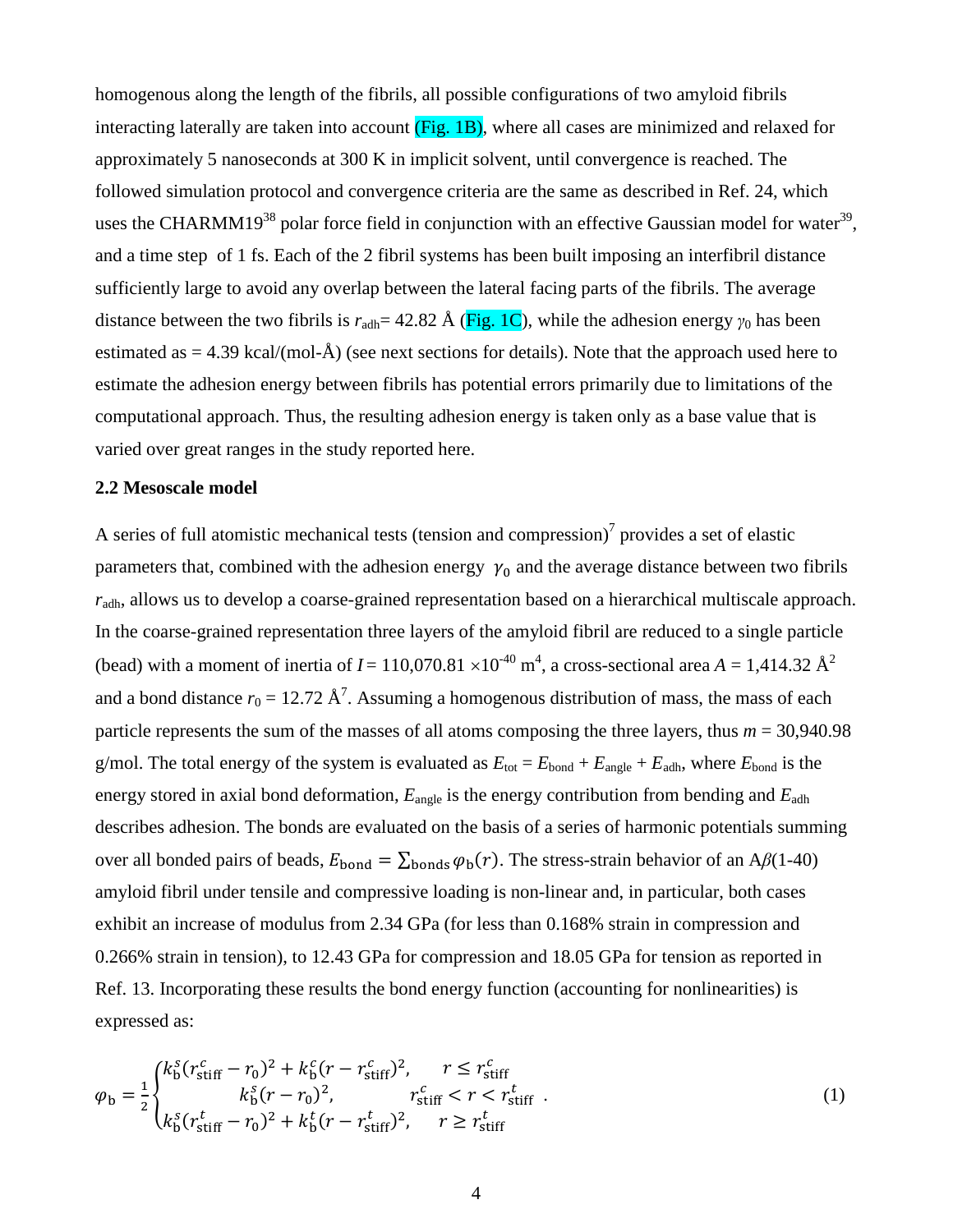Here  $k_b^l$  represents the spring constant relative to the strain range *i* (c = compression, t = tension, and s = small deformation). Based on the elastic moduli  $E_i$  identified in <sup>7</sup>,  $k_b^i = A E_i / r_0$ ,  $k_b^c = 198.84$ kcal/(mol- $\AA^2$ ),  $k_b^s = 37.43$  kcal/(mol- $\AA^2$ ) and  $k_b^t = 288.74$  kcal/(mol- $\AA^2$ ). A three-body potential is used to evaluate the bending energy contributions, given by the sum over all fibril angles,  $E_{\text{angles}} =$  $\sum_{\text{angles}} \varphi_a(\theta)$  and  $\varphi_a(\theta) = 1/2 k_\theta(\theta - \theta_0)^2$  where  $k_\theta = 8,739.66$  kcal/mol is the spring constant , related to the bending stiffness,  $\theta$  is the angle formed by three beads, and  $\theta_0 = 180^\circ$  (equilibrium angle). Considering the elastic deformation energy of a beam with a point load,  $k_{\theta} \propto EI/r_0$ . We use a Lennard-Jones model to describe interfibril adhesion,  $E_{\text{adh}} = \sum_{\text{pairs}} \varphi_{\text{LJ}}(r)$ , and  $\varphi_{\text{LJ}}(r) =$  $4\varepsilon([\sigma/r]^{12} - [\sigma/r]^{6})$  with  $\sigma = 38.15$  Å and  $\varepsilon = 0.5r_0\gamma_0 = 27.91$  kcal/(mol – Å) (following the approach put forth in Ref. 32). We note that the described mesoscale model is extremely simple by design, since the adopted bending potential contribution implies the isotropy of the fibrils bending stiffness, which can be considered correct only for fibrils longer than their helical pitch, which is approximately 120 nm. The coarse-grain mesoscale model is implemented in  $LAMMPS<sup>40</sup>$ . An initial racket-type starting configuration is obtained by imposing a curvature to the central part of the fibril as reported in Fig. 2A (*IV*). A ring shaped state is obtained starting from a fibril in helix-like configuration. All structures are relaxed with an *NVT* ensemble at 300 K and equilibrated until structural convergence is reached.

#### **2.3 Plaque assembly**

To attain large multi-fibril systems, amyloid plaques are assembled *in silico* via a modified procedure developed for nanotube assembly akin to an approach described in a previous study<sup>41</sup>, wherein twelve sequential layers of 20 fibrils (240 fibrils total) are deposited on a substrate and equilibrated (see Fig.  $4A$ ; the same procedure was used to arrive at the plaque depicted in Fig. 1A). Each sequential layer is initially rotated by 60<sup>°</sup> in-plane to facilitated entanglement and random orientation upon deposition. During assembly, the system is constrained by a cylindrical boundary with a diameter equal to the fibril length to facilitate fibril interaction. Upon each layer deposition, the assembly is equilibrated at 300 K for 2.5 ns. After all layers have been deposited, boundary constraints are removed and the plaque is equilibrated at 300 K for an additional 10 ns. The substrate is modeled by a Lennard-Jones wall potential, where  $\varphi_{\text{wall}}(z) = \varepsilon_{w} \left( \frac{2}{15} [\sigma_{w}/z]^{9} - [\sigma_{w}/z]^{3} \right)$ . Since it is not straightforward to directly link this strength of adsorption to experimental values, we choose parameters so as to mimic good 'anchoring' properties to the planar surface. Test cases indicate that deviations in the selected parameters ( $\varepsilon_w$  and  $\sigma_w$ ) have a limited affect on the assembled structures. We note that the assembly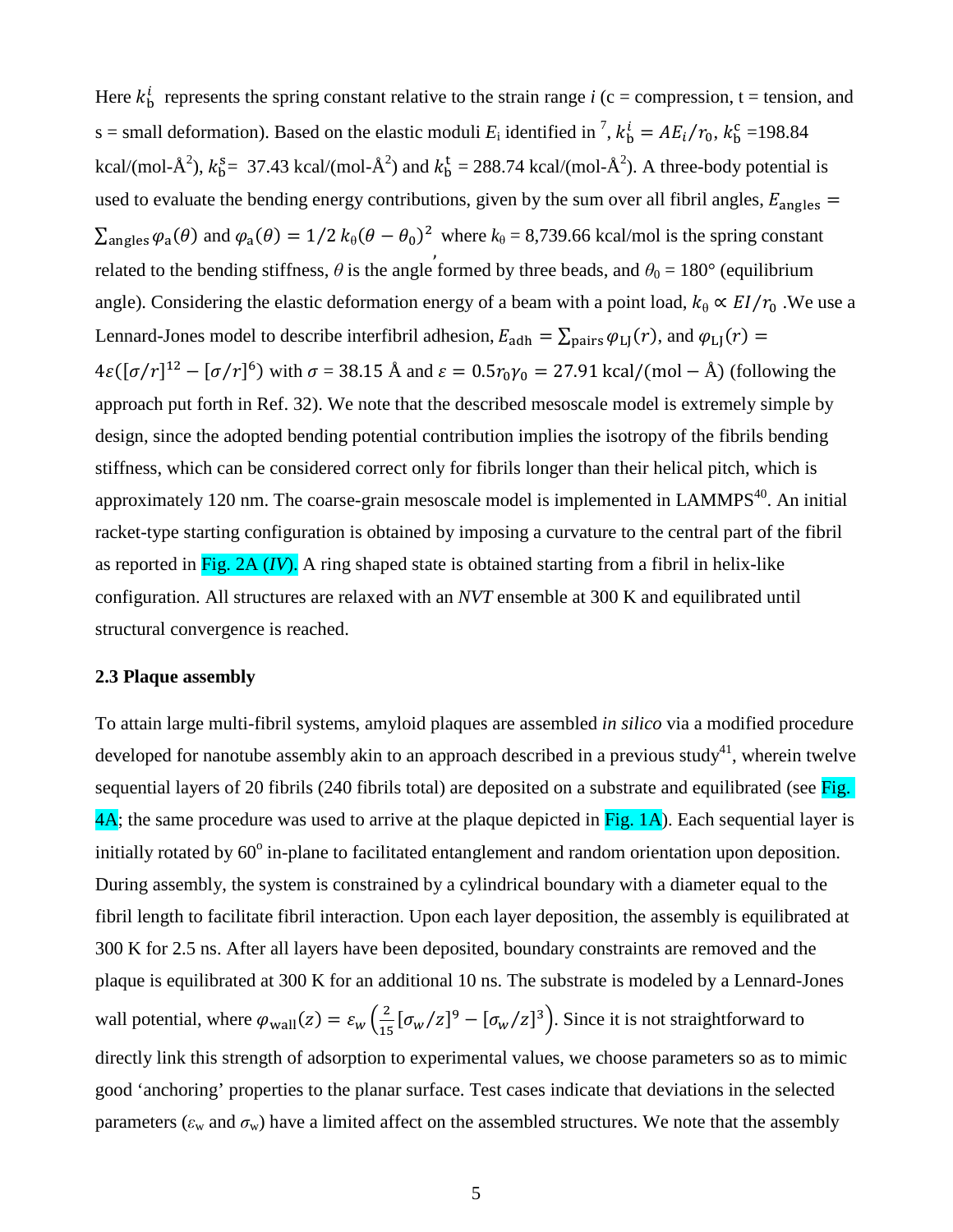procedure is implemented to obtain randomly entangled structures and not intended to mimic physical plaque growth.

## **2.4 Computational nanoindentation**

We apply computational nanoindentation to characterize the contact stiffness of the assembled plaques (as described above following a similar approach as outlined in a previous study<sup>41</sup>). The indentation process itself is simple, where an indenter tip is pressed into the material and the force– displacement relationship is recorded ( $Fig. 4D$ ). Indentation is simulated by the introduction of an indenter force field where a harmonic spherical indenter exerts a force of magnitude  $F(r)$  =  $K(r - R_{ind})^2$ , where *K* is the specified force constant (69.5 N/m), *r* is the distance of a coarse-grain particle to the center of the indenter, and  $R_{ind}$  is the radius of the indenter (50 nm). A constant indentation speed of 50 m s<sup>-1</sup> was used. Both the force  $(F)$  and depth  $(d_{ind})$  of the indenter tip are recorded during the simulation, resulting in the desired force–displacement relationship. Indentation is repeated several times at various locations in the plaque to account for random perturbations/variance and the average force-displacement curve is determined for each plaque. Using the relation for contact stiffness<sup>42</sup>,  $E_{\text{contact}} = S\sqrt{\pi/4A}$ , where *A* is the contact area of the indenter and *S* is the calculated slope of the force-displacement curve. For the implemented spherical indenter,  $A = 2\pi R_{ind} h_{max}$ , where  $R_{ind}$  is again the radius of the indenter, and  $h_{max}$  is the maximum depth of indentation (approx. 25 nm). It is noted that the calculated contact modulus ( $E_{\text{contact}}$ ) does not necessarily reflect the Young's modulus of the amyloid plaques but provides a means of mechanical comparison between the cases considered.

#### **3. Results and discussion**

#### **3.1 Adhesion energies**

We first focus on quantifying fibril-fibril interactions, which derive from the combination of van der Waals, electrostatic and hydrophobic forces, here based on a full-atomistic model. We consider a system composed of two A*β*(1-40) amyloid fibrils as a model and determine the most stable arrangement and the corresponding adhesion energy. All possible configurations of two fibrils interacting laterally are taken into account (Fig. 1B). During the minimization and the subsequent relaxation (see Materials and Methods section for the details), the fibrils composing the systems reported in Fig 1B, rearrange thus optimizing the inter and intra-fibrils distances and interactions, but in the monitored time range, no further movement has been observed, nor switch of orientations of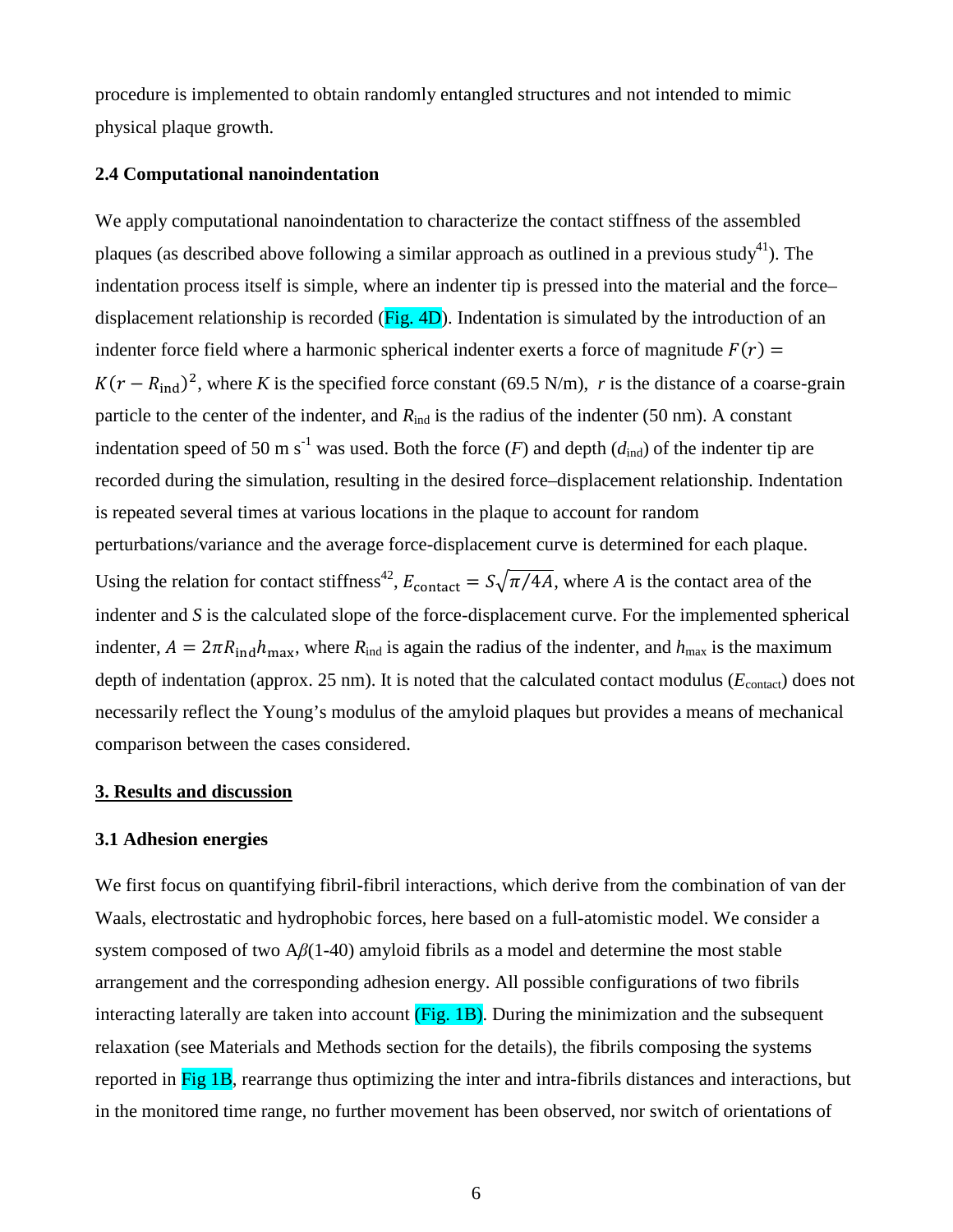the fibrils. Further changes in the orientation of a single fibril could be investigated using different molecular simulation techniques (such as replica exchange approaches), which can circumvent the high energetic barriers separating eventual local minima. However, the fibrils composing the systems reported in Fig. 1B (Panels *III*-*VI*) tend to move apart during the relaxation, revealing the lack of a sufficiently large interfibril interaction due to the decreased contact area implied by the corresponding orientation.

For each case the total potential energy is averaged over the last 1 ns relaxation and the minimum energy value  $(E_2)$  indicates the most favourable orientation (Fig. 1C and highlighted with a box in Fig. 1B). Similarly, for isolated fibrils, the average energy value  $E_1$  is estimated over the last 1 ns relaxation of a pair of sufficiently isolated fibrils<sup>7, 37</sup>. The adhesion energy per unit length  $\gamma_0$  is defined as  $(E_2 - E_1)/l$  where  $l = 91.87$  Å (fibril length). The value of the adhesion energy in the most favourable orientation is  $\gamma_0 = 4.39 \pm 0.32$  kcal/(mol-Å). The error on the value of the adhesion energy is estimated on the basis of the root mean square deviation relative to the last 1 ns relaxation calculated for both the energy values. The stability of this arrangement is mediated by a large contact area that promotes a great number of interactions among side chains. This arrangement also allows the system to maintain symmetry with respect to the fibril growth axis with twist periodicity in sync. However, the definition of the most stable configuration and of the corresponding value of  $\gamma_0$ , does not take into account the presence of the above mentioned disordered amino acids, which could drive differently the interaction and the arrangement of the fibrils, causing a variation of the estimated adhesion energy  $\gamma_0$ . The adhesion energy per unit area is defined as  $\gamma_A = (E_2 - E_1)/A_c$ , where  $A_c =$ 2,965.61  $\AA^2$  is the contact area between two fibrils, estimated based on the length of 10 amino acids in the most inner part of the fibrils. This sequence is less affected by entropic perturbations and the variations of the corresponding contact area are reduced significantly. The adhesion energy per unit area is  $\gamma_A = 0.14$  kcal/(mol- $\AA^2$ ). This value is on the same order of magnitude of the adhesion energy of graphene, ranging from 0.22 kcal/(mol- $A^2$ )<sup>43</sup> to 0.37 kcal/(mol- $A^2$ )<sup>44</sup>, or for the gecko spatulae that feature an adhesion energy of 0.07- 0.09 kcal/(mol- $\AA^2$ )<sup>43</sup>.

#### **3.2 Analysis of the self-folded fibrils: nanorackets and nanorings**

Self-folded configurations of amyloid fibrils into racket-like and ring-shape forms at the mesoscale are considered here as simple models to develop fundamental insight into fibril aggregation mechanisms, by analyzing the effect of varying adhesion energy on resulting structures and stability. Despite the experimental evidences of self-folded amyloid fibrils, in particular of ring-shaped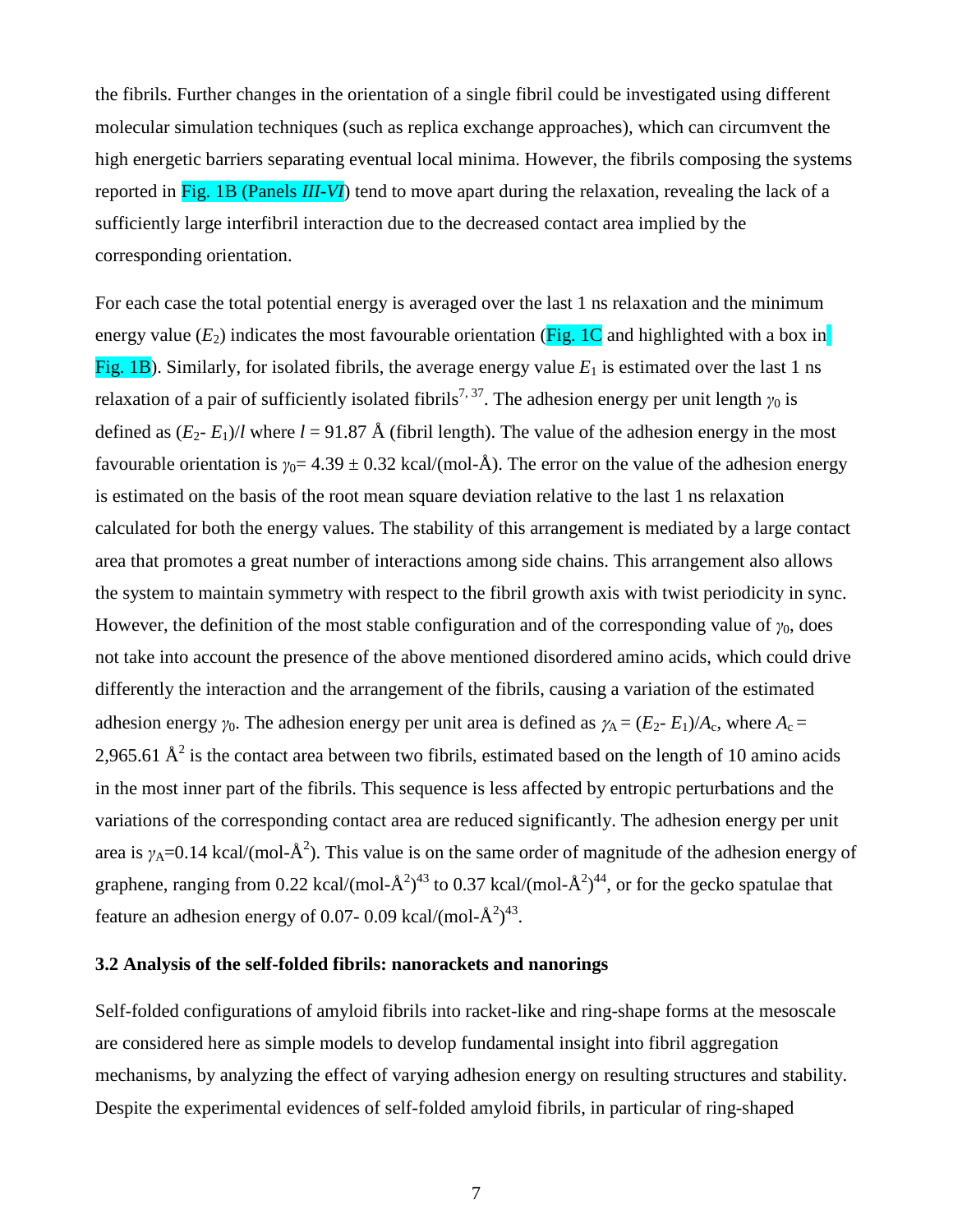$forms<sup>45</sup>$ , to achieve a common structure of mechanical comparison, here the studied configurations are built imposing an initial defined curvature to the fibrils. These structures will be referred to as 'self-folded' for the purpose of this study.

Self-folding analysis has been used in earlier works applied to other systems including carbon nanotubes<sup>46</sup> and graphene<sup>44</sup> and provides a simple yet powerful method to gain fundamental insight into self-assembly mechanisms of nanostructures. Here, we consider fibrils in racket- and ring-type shape, as reported in Fig. 2A (*IV* and *V*), respectively. For both configurations, the stability of the folded amyloid fibril with length *L* is driven by the balance of the energy required to bend the fibril and the energy gained by the attractive forces, which are proportional to the bending stiffness, *EI*, and the adhesion energy, *γ*<sub>0</sub>, respectively. A contact length, *L*<sub>c</sub> is defined by the adhered segments. For the racket-type structure, the corresponding folded length is  $2L_f = L-2L_c$  (Fig. 2A (*II* and *IV*)). Here, we approximate the bending energy of a fibril using Euler-Bernoulli beam theory, where the bending energy per unit length is described as  $U_{\text{bend}} = EI \int_0^{L_f} (d^2u/dx^2)^2 dx$ , and where  $u(x)$  is deflection. It has been shown that shear effects can be important for the deformation of such layered protein structures $47$ , however, the fibrils studied here are considered long enough to neglect such contributions. The adhesion energy is expressed as  $U_{\text{adhesion}} = \gamma L_c$ . Applying appropriate beam boundary conditions, and solving for

$$
U_{\text{total}} = U_{\text{bend}} - U_{\text{adhesion}} = 2\frac{\pi^2}{L_f}EI + 2\gamma L_f - \gamma L \tag{2}
$$

where  $2L_f < L$ . From the minimization of the total energy, we predict the adhesion energy of a fibril. Letting  $dU/dL_f = 0$ , we find:

$$
\gamma = EI\left(\frac{\pi}{L_f}\right)^2. \tag{3}
$$

A similar derivation can be done for ring-type structures (Figs. 2A (*III* and *V*). Unlike racket-type folding, for overlapped ring structures, the adhered contact length, *L*c, is also part of the folded length, approximating a circle of radius *r*. Thus, the fibril length is defined as  $L = 2\pi r + L_c$ . The elastic strain energy is defined as  $U_{\text{ring}} = \frac{1}{2} \int_0^L EI \cdot \kappa^2 ds$ , where  $\kappa = 1/r^2$ , while the adhesion energy is defined as before ( $\gamma L_c$ ). Allowing  $U_{\text{total}} = U_{\text{ring}} - U_{\text{adhesion}}$ , and minimizing with respect to the radius of the ring, it can be shown that:

$$
\gamma = \frac{EI \cdot L}{2\pi r^3} \tag{4}
$$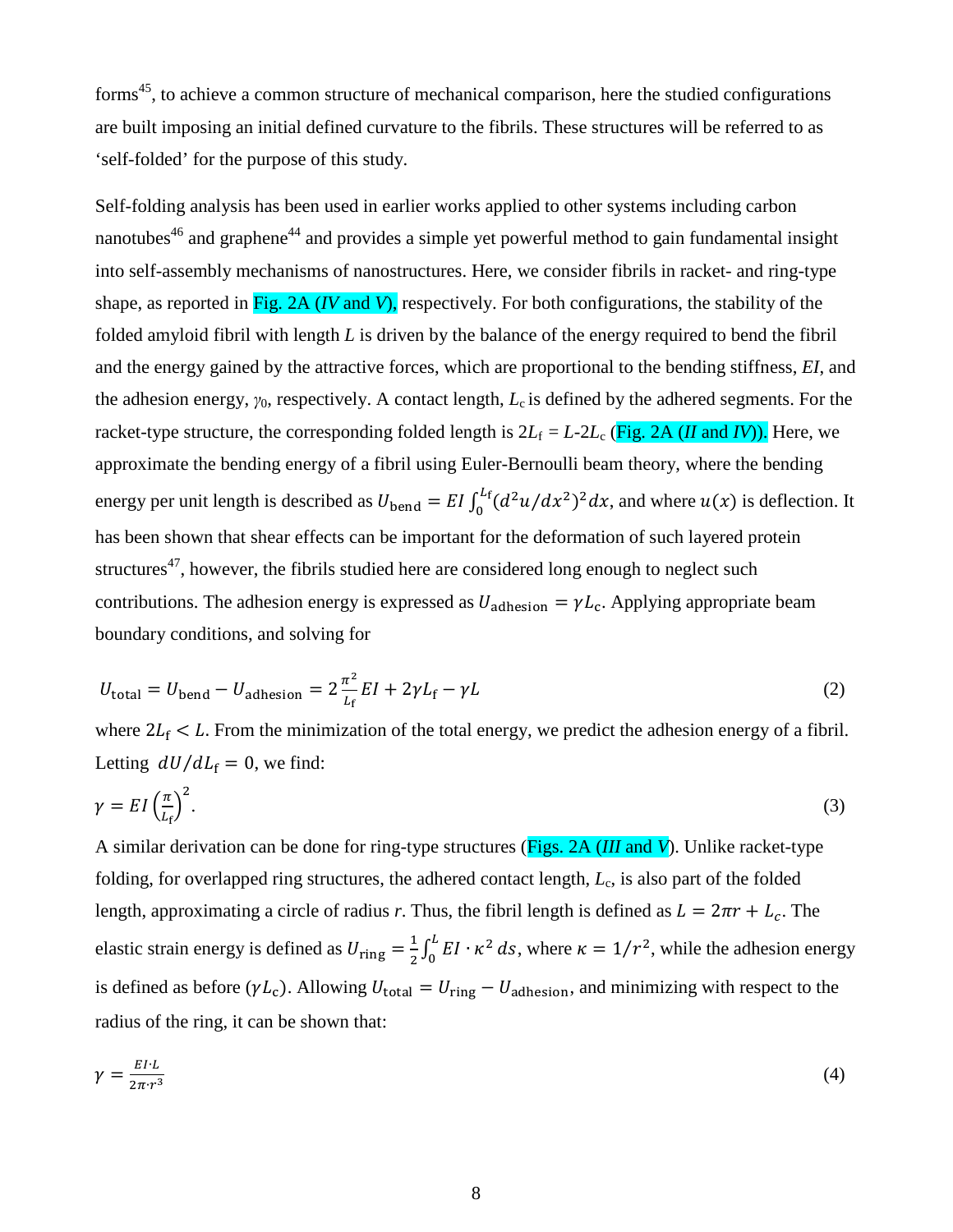Ring-shape structures show a dependence on the total length of the fibril *L*, which undergoes bending and contributes to both the adhesion and bending energy terms. Similar results have been shown in previous work for self-folding filamentous structures<sup>44, 46, 48, 49</sup> enabling a direct link between continuum theory and simulation or experiment. The simplified relations given in eq. (3) or eq. (4) can be used to compute the adhesion energy of an amyloid fibril if the folded length  $L_f$  can be measured from folded amyloidogenic structures (e.g. from experiment).

We now apply the coarse-grained model and consider amyloid fibrils with length *L* ≈255 nm and study the self-folding process to investigate the effect of adhesion energy on its stability in rackettype configurations. This analysis is motivated by the structure of amyloid plaques shown in Fig. 1A(*I*) as well as the visualization in Fig. 2A that suggest that self-interactions of amyloid fibrils play an important role in plaque formation and as a result, in defining their structural and mechanical properties. We find that the fibril can be robustly folded into a stable racket- or ring-type shape, as demonstrated in Figs. 2B and C, for the reference adhesion energy  $\gamma/\gamma_0=1$ . This shows that in spite of the great stiffness of amyloid fibrils, the relatively weak interfibril interactions are sufficiently strong to drive the formation of a highly bent self-folded state. We systematically analyze the stability of the fibril in the racket-like and ring configuration by tuning the adhesion energy via variations of the ratio *γ*/*γ*0. This approach allows us to quantify the effect of the adhesion energy on the geometry of the self-folded structure, and to effectively model changed environmental conditions such as variations in pH, temperature, pressure and solvent that directly affect the interfibril adhesion (variations of these conditions have been experimentally analyzed by changing the solvent and by studying the variation of the fibril self-folding and aggregation rates<sup>50</sup>). The relaxed self-folded configurations are visualized in  $Figs. 2B$  and  $2C$ , where snapshots of the relaxed amyloid fibrils correspond to different adhesion energies. We find that in both cases, higher values of the adhesion energy increase the contact length of the self-folded fibril, while it reduces if the adhesion energy is lowered. The values of contact and folded lengths  $(L_c$  and  $L_f$ ) of the fibril in racket-type state are plotted over the adhesion energy in Fig. 3A.

Many experimental probes focus on simple mechanical assays (e.g. AFM bending tests), and, by extension, an inspection of folded structures provides a direct physical link between mechanical and energetic properties by using the results reported here. Specifically, the results reported here can be directly used by experimentalists to back-calculate the adhesion energy of the studied amyloid fibrils: geometric measurements of the rackety-type folded fibrils ("nanorackets") obtained in the experiments provide evaluations of the contact  $(L_c)$  and free  $(L_f)$  lengths (Fig. 3B), and a bending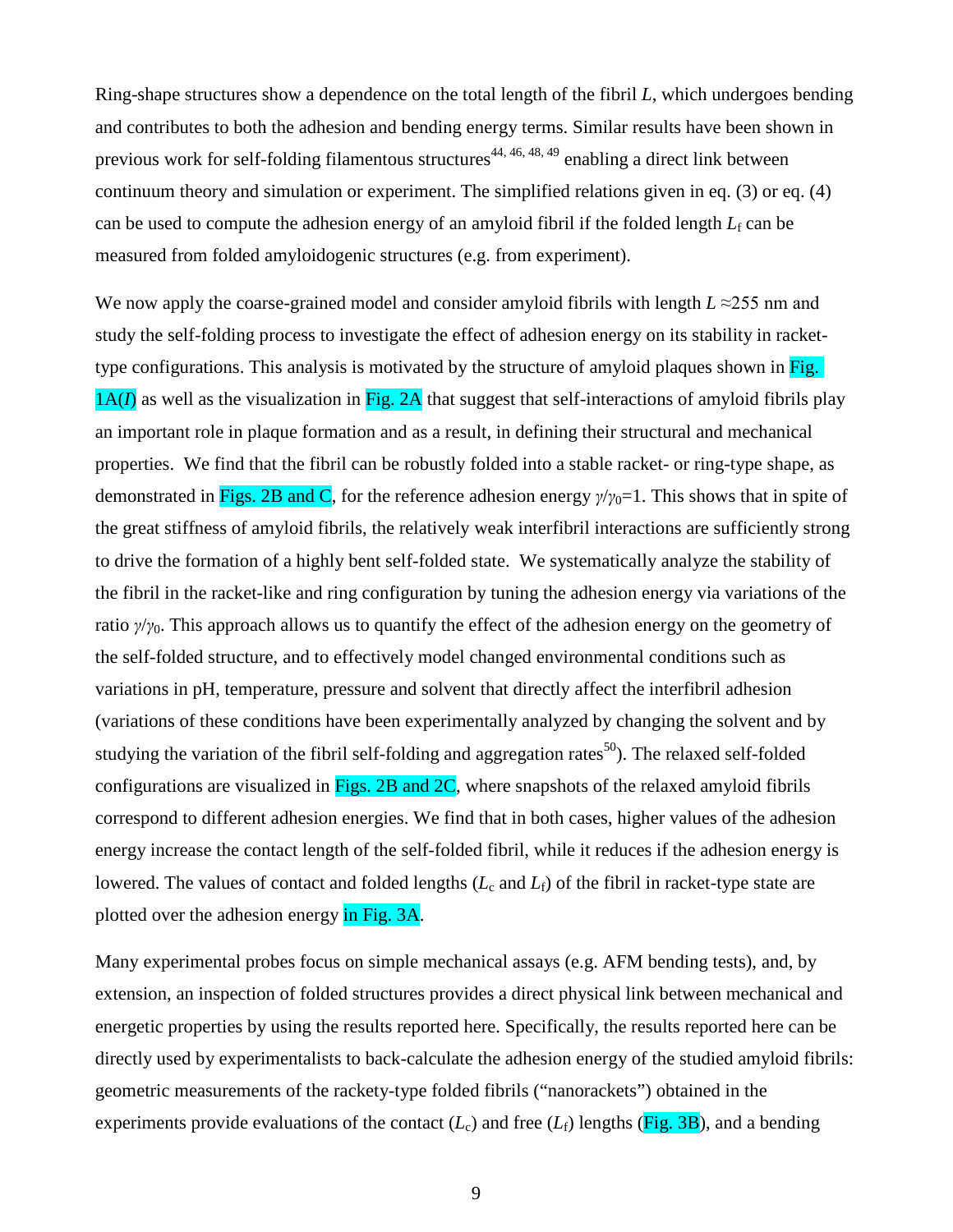stiffness can be determined from mechanical testing. Likewise, the radius, *r*, and contact length, *L*c, of ring-type structures ("nanorings") can be measured. From this data, the corresponding adhesion energy can be estimated (Figs.  $3C$  and  $3D$ ; eq. (3) and eq. (4)).

Moreover, from eq. (2), applying the condition that self-folding occurs when  $U_{total} < 0$  (*i.e.* the formation of folded structure is favorable), it can be seen that the critical total length to facilitate energetically stable self-folding is  $L^{\text{crit, racket}} = 4\pi \sqrt{EI/\gamma}$ . For the reference case considered here in which  $\gamma = \gamma_0$ ,  $L^{\text{crit}} \approx 115$  nm, which is smaller than the length of the fibril considered here and agrees with the observation in Fig. 2B that the self-folded state is stable. On the other hand, for the lowest adhesion energy modeled,  $\gamma/\gamma_0 = 0.1$ , we find  $L^{\text{crit}} \approx 365$  nm and thus we expect an unstable, self-straightening fibril, also in direct agreement with the findings shown in Fig. 2B. Specifically, the analysis predicts that a decrease of the adhesion energy does not result in the unfolding of the racketlike structure until a critical value is reached  $(\gamma/\gamma_0 < 0.2)$ , or an adhesion energy per unit area of 0.028 kcal/(mol- $\AA^2$ ) and thus much smaller than van der Waals interactions as found in gecko spatulae). Below this level of adhesion, the folded length (2*L*f) required to achieve an energy minimum (as per eq. (2)) exceeds the total length of the fibril (*L*) considered here,  $L \approx 255$  nm. This result shows that folded amyloid fibrils are stable in folded states even when the fibril-fibril interaction is rather small, suggesting a strong propensity towards aggregation.

We also observe that increasing the adhesion energy results in a more prominent energy minimum, and thus more stable folded configurations as shown in Fig. 3C. The critical length to facilitate selffolding is dependent on both the adhesion energy and bending stiffness, which can vary according to specific experimental and environmental conditions. Similarly, we find for ring-type structures,  $L^{\text{crit,ring}} \approx 3.67\pi \sqrt{EI/\gamma}$ . Thus, the formation of stable ring-type structures occurs at a slightly shorter fibril length. The analysis of the critical folding length and similarly, the diameter of amyloids folded into ring structures, provide a quantitative estimate of the length scale at which self-assembled amyloid structures emerge, resulting in a characteristic length-scale on the order of one hundred nanometers for the reference adhesion energy. This is an important finding that defines a scale at which mechanical properties of assemblies of amyloids are expected to show a significant change since the formation of entanglements based on racket-like structures and rings will induce novel deformation mechanisms. Specifically, assemblies of amyloid fibrils with short lengths at  $L < L^{\text{crit}}$ are expected to feature more organized structures since bending of fibrils into complex entanglements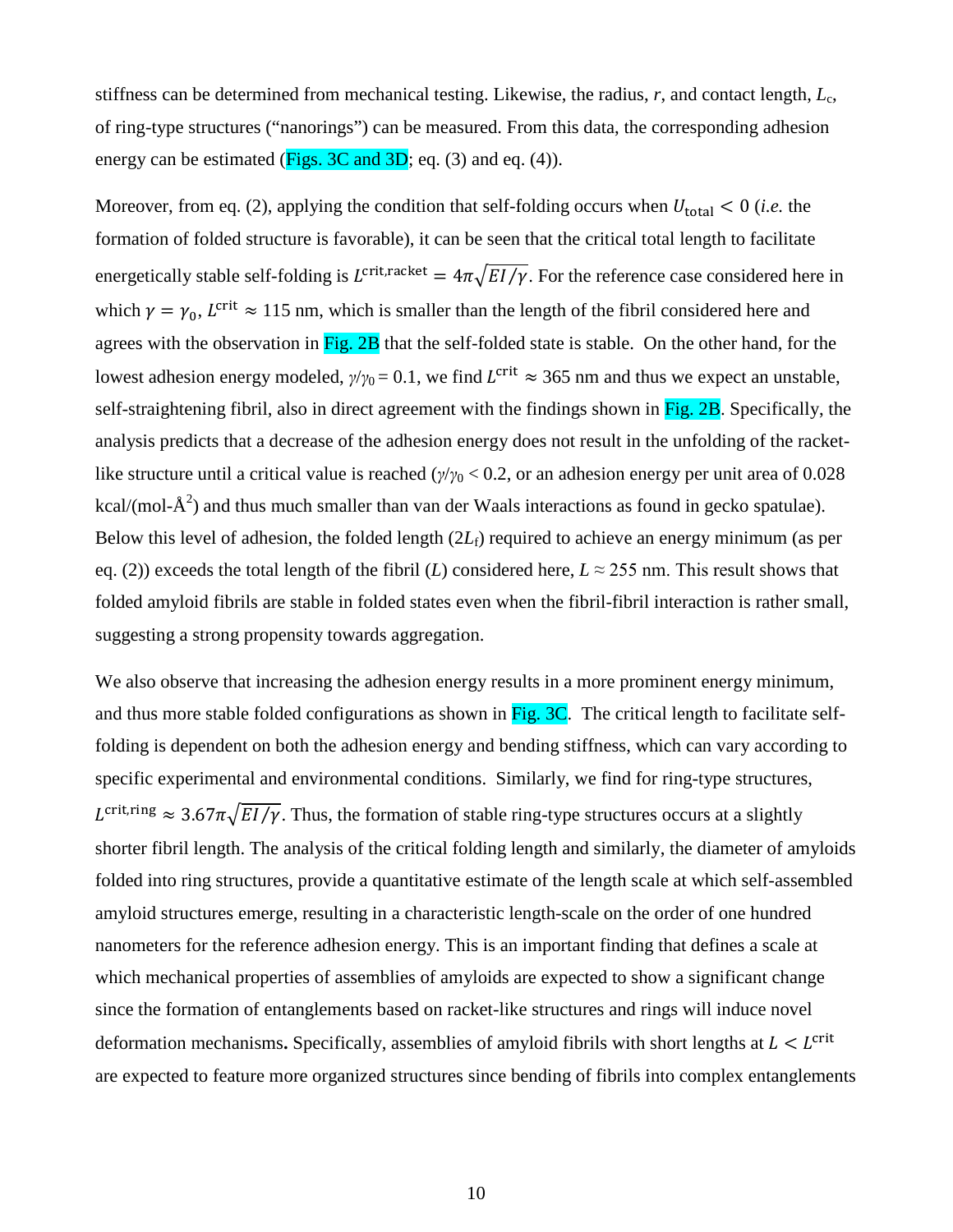due to interfibril adhesion is not possible, whereas assemblies of amyloids with  $L \geq L^{\text{crit}}$  will feature a greater level of disorder.

To directly test this hypothesis and to potentially exploit this critical length-scale, we assemble and characterize large-scale multi-fibril assemblies (termed "plaques"). For the assembled plaques, we consider a constant adhesion energy  $\gamma = \gamma_0$ , such that  $L^{\text{crit}} \approx 115$  nm. We specifically consider fibril constituents of three distinct lengths: 200 nm (above critical length), 100 nm (approximately critical length), and 50 nm (below critical length). Upon equilibration, the length of the fibrils has a direct impact on the final structure. As depicted in Fig. 4B, when  $L = 200$  nm  $>L^{\text{crit}}$ , the fibrils are more entangled and disordered. Loops, folds, and voids are clearly visible within the plaque structure, with no apparent preferred in-plane orientation. Conversely, when  $L = 100$  nm  $\approx L^{\text{crit}}$ , the fibrils tend to align along a common axis, while for  $L = 50$  nm  $\lt L^{\text{crit}}$  the self-alignment results in a highly ordered in-plane configuration. It is noted that the assembly procedure is identical in all cases, and that it deposits layers in rotated orientations that induces entanglements and fibril folding. For short fibrils, self-alignment occurs upon equilibration and relaxation, and results in a more dense and ordered amyloid plaque. The mechanical analysis provided for fibril self-folding (Eq. (2) through Eq. (4)) cannot be applied directly to analyze fibrils within the plaque (due to multi-fibril interactions), but should be indicative of the length-scale in which plaques transition from an ordered to an entangled state. To quantify the state of disorder, we calculate the angle distribution along each fibril (*i.e.* multiple turns and folds within a fibril indicates a range of angle distributions, whereas aligned fibrils are relatively straight). For comparison, the deviation in angle from 180-degrees (*i.e*. perfectly linear) is calculated for each defined coarse-grain triple along all fibrils within the plaque and the frequency distribution plotted from 0 to 12 degrees ( $\overline{Fig. 4C}$ ). The peaks in the distribution are relative to the average curvature of the fibrils, and occur between  $0^{\circ}$ -0.5° for 50 nm fibrils, indicating an extremely high linearity, whereas  $1.0^{\circ}$ -1.5° for 100 nm fibrils and  $1.5^{\circ}$ -2.0° for the 200 nm fibrils. The relatively small angles are attributed to the stiffness of the fibrils, but peaks decrease in magnitude and the distribution of angles widens as the length of the fibrils increase as the fibril length increases. For or the current assembled plaques, the angle distributions are depicted in Fig. 4C, clearly illustrating a higher level of disorder when  $L > L^{\text{crit}}$ , as the range of calculated angles increases.

We also find that this changed structure has important implications on the mechanical properties, shown in Fig. 4D, which we assess via computational nanoindentation. The simulation of a nanoindentation is beneficial, as such investigations can be directly linked to actual physical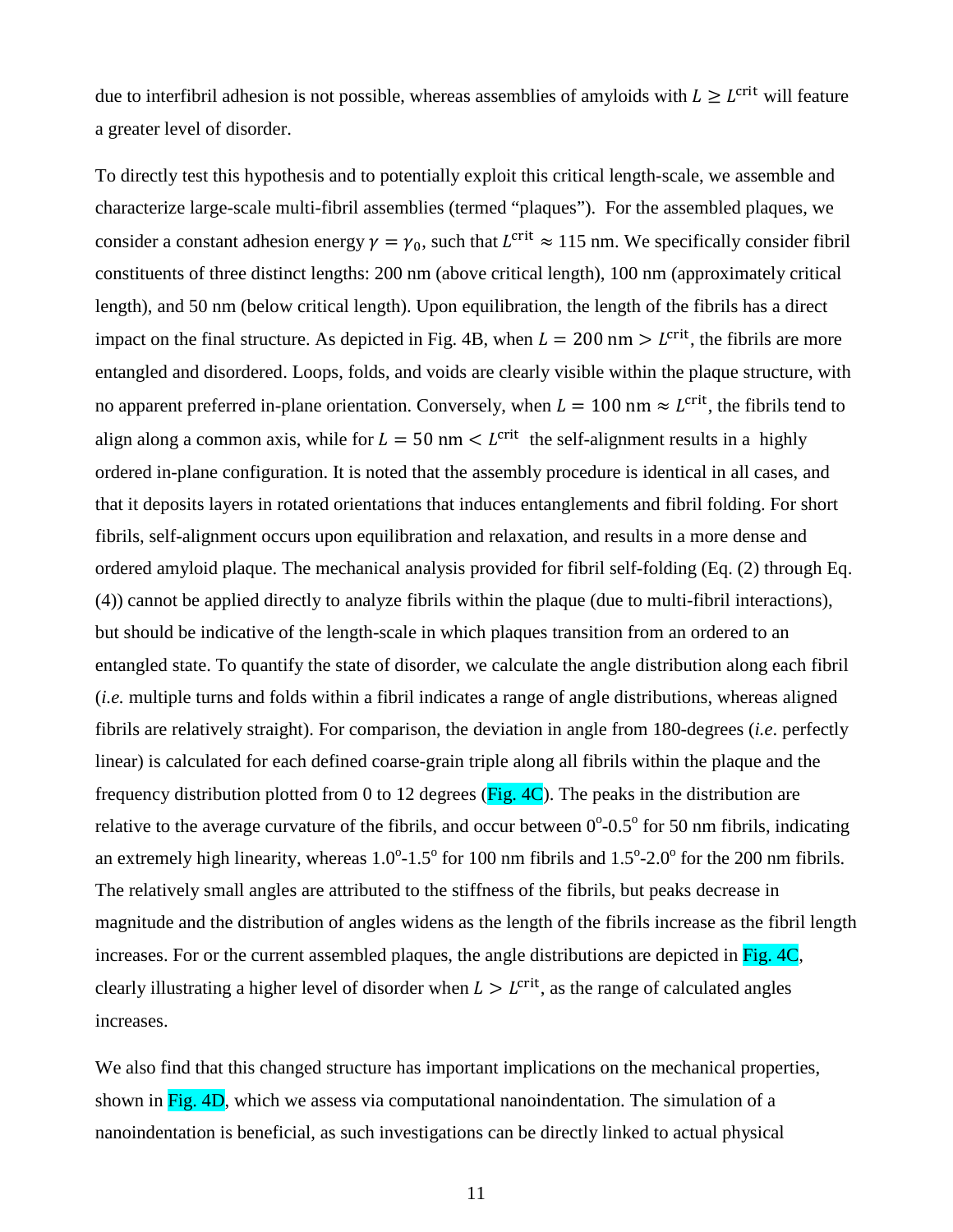experiments and providing a critical connection between empirical results and theoretical basis. Indentation is carried out to a depth of 25 nm for the 200 nm and 100 nm fibril plaques, while limited to 12.5 nm for the 50 nm fibril plaque as the smaller system becomes unstable. Further, for the smaller plaque system, we see a change in deformation mechanism under indentation. Due to the extremely high alignment of the fibril layers in the 50 nm fibril plaque, upon indentation, the loaded fibrils undergo "slip" along the adhesion plane, similar to slip of lattice planes in a crystalline material such as a metal. These slip events are reflected in regular drops of the force-displacement behavior (Fig. 4D), and occur approximately when the indentation depth reaches each sequential layer (3.6 nm to 4.0 nm). The deviation from a purely elastic response inhibits the rigorous calculation of the contact modulus, but for a qualitative comparison the contact stiffness, *S*, is calculated from the final linear regime prior to slip. From the resulting force-displacement curves, we find that  $E_{\text{contact}} \approx 0.67$  GPa for  $L = 200$  nm, 1.88 GPa for  $L = 100$  nm, and 3.26 GPa for  $L = 50$ nm. Although the calculated contact modulus for the smallest plaque is an estimate due to the uncertainty in fitting, the force-displacement response clearly indicates higher contact stiffness. This immense decrease in stiffness (over 450%) is attributed to the increased level of disorder within the larger system, and suggests the potential tunability of mechanical properties as a function of fibril length.

Aggregations of amyloid fibrils typically have lengths on the order of hundreds of nanometers, thus favoring the presence of such folds even with relatively small adhesion energies. Additionally, folding can occur between multiple fibrils under contact, as well the potential for multiple folds of ultra-long fibrils, facilitating growth and structural stability of aggregates and plaques. Such folding may result in complex mechanical entanglements, which, under various chemical environments that typically change the adhesion strength, maintain structural stability, serving to enhance the robustness of plaque formations. Further systematic investigation of adhesion strength variation, intermediate lengths scales, and the effect of mixed lengths is currently being studied**.** 

The self-folding analysis reported here gives additional insight for the understanding of different shapes of amyloid fibrils at the mesoscale, such as the formation of end-to-end ring-shaped assemblies that have indeed been observed in the deposition of  $\beta$ -microglobuline amyloid fibrils or in the synthesis of insulin fibrils under pressure<sup>45</sup>. Other studies suggested that the inherently crowded environment of a living cell accelerates amyloid formation and aggregation<sup>51, 52</sup>, while others relate the self assembly process to the presence of chaperone molecules<sup>53</sup>, or to increased peptide concentrations, altered pH and changed environmental conditions<sup>50</sup>. The results of our model propose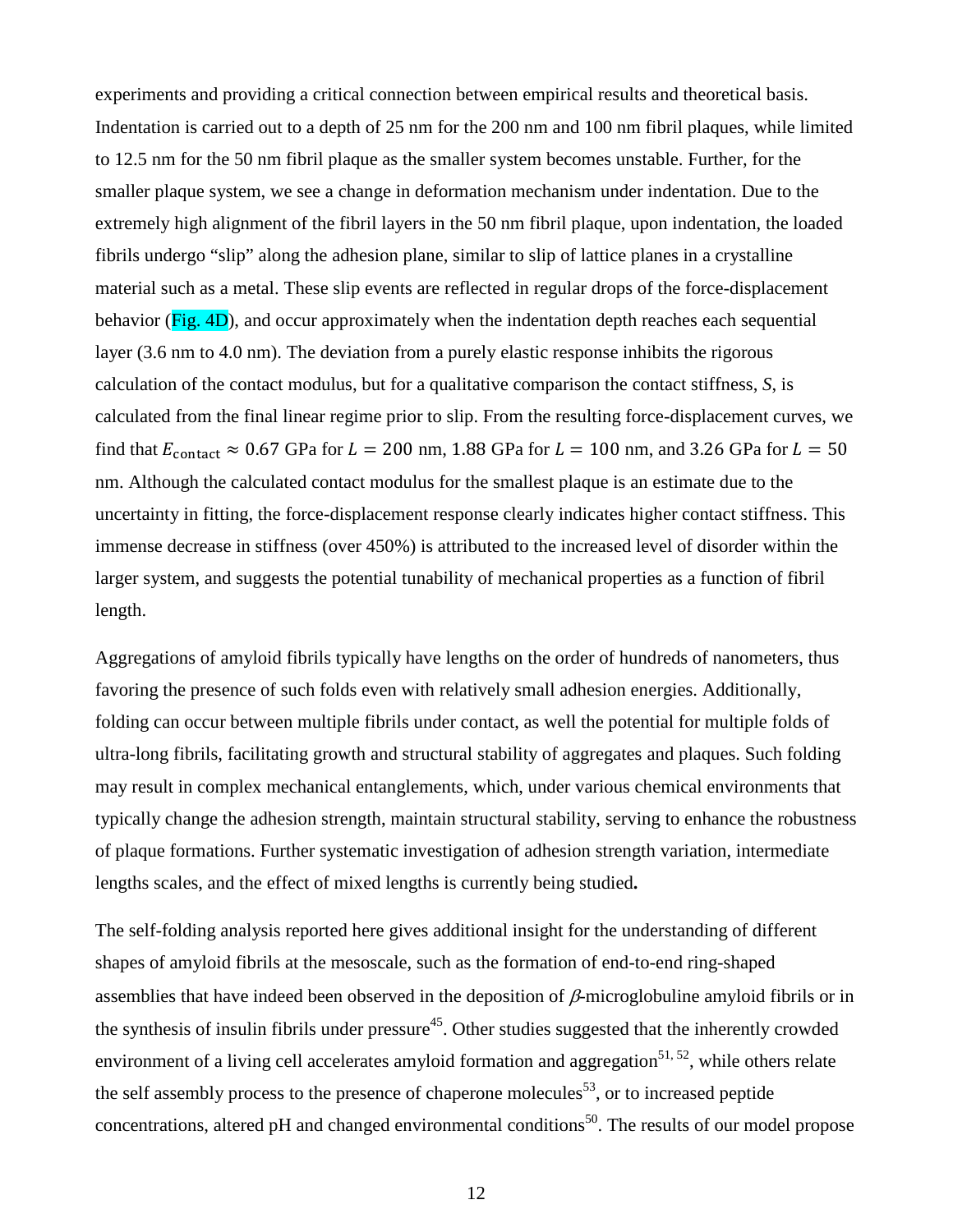a simple physical explanation of amyloid aggregation on the basis of adhesion between fibrils or parts of the same fibril.

# **4. Conclusion**

The self-folding analysis of a single long fibril provides fundamental insight into the effect of fibrilfibril interactions (Figs. 2 and 3), which are responsible of the further aggregation of disordered and complex systems into amyloid plaques. Our computational and analytical multiscale study, bridging scales from Angstroms to micrometers, showed that the formation of these self-folded aggregates can be understood based on a balance of bending energy versus adhesion energy. The adhesion energy, as one of the key players driving the self-assembly and self-organization of amyloids into plaques, remains a key missing parameter in the range of physical properties associated with this class of protein materials. In this context, our analysis provides a simple and direct approach to calculate the adhesion energy based solely on the geometry of self-folded amyloid fibrils that can be easily measured from experiment. The estimation of the adhesion energy and of its variation according to the chemical environment represent an important step further to the understanding of amyloids selfassembly driving forces and for their effective utilization for the generation of new nanostructured materials and specifically for the applications in nanotechnology. Their performance in extreme mechanical, chemical or thermal conditions is highly dependent on the combination of the mechanical properties of both the individual fibrils and of the amyloid aggregates and the adhesive forces, which keep the self-assembled structures stable and promote the hierarchical organization of the material. Indeed, in a study of aggregation of a large number of amyloid fibrils into plaques we have directly demonstrated that the length of amyloid fibrils has important implications on the structure and mechanical properties of plaques  $(Fig. 4)$ . Our data shows that for fibrils below a critical length highly ordered and stiff plaques emerge since the adhesion forces between fibrils are not sufficient to cause major bending. Conversely, for fibrils longer than a critical length highly entangled and disordered plaques are formed, which are significantly softer. This is explained by the fact that longer fibrils are increasingly stable in self-folded and ring-like geometries.

**Acknowledgements:** This research was supported by the Office of Naval Research (grant # NN00014-08-1-0844) and NSF-MRSEC (grant # DMR-0819762). Additional support from ARO-MURI is acknowledged (grant # W911NF-09-1-0541).

#### **References**

1. F. Chiti and C. M. Dobson, *Annu. Rev. Biochem.*, 2006, **75**, 333-366.

2. M. J. Buehler and Y. C. Yung, *Nat Mater*, 2009, **8**, 175-188.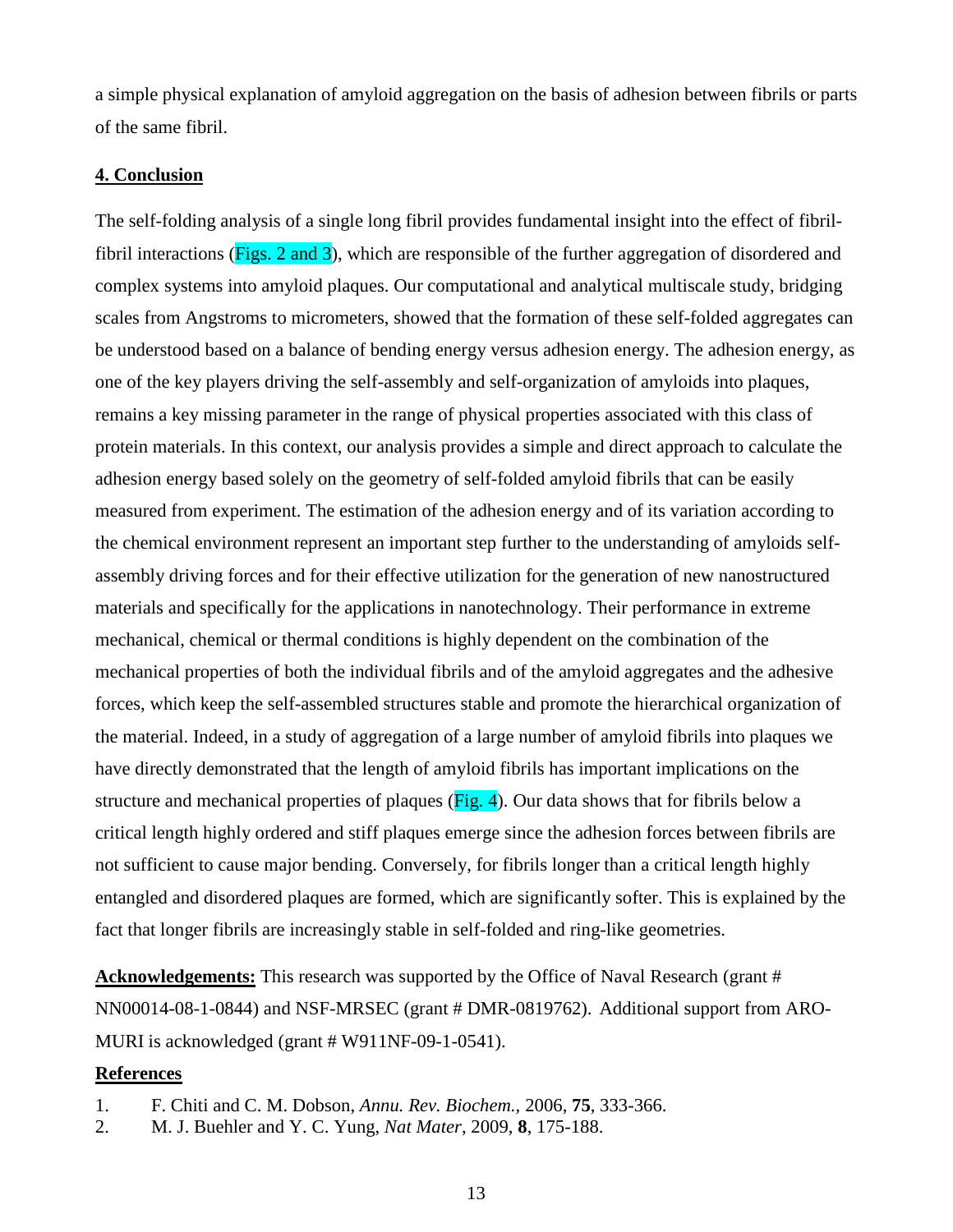- 3. A. Petkova, Y. Ishii, J. Balbach, O. Anzutkin, R. Leapman, F. Delaglio and R. Tycko, *P Natl Acad Sci USA*, 2002, **99**, 16742-16747.
- 4. R. Nelson, M. R. Sawaya, M. Balbirnie, A. O. Madsen, C. Riekel, R. Grothe and D. Eisenberg, *Nature*, 2005, **435**, 773-778.
- 5. T. P. Knowles, A. W. Fitzpatrick, S. Meehan, H. R. Mott, M. Vendruscolo, C. M. Dobson and M. E. Welland, *Science*, 2007, **318**, 1900-1902.
- 6. J. Smith, T. Knowles, C. Dobson and M. Welland, *P Natl Acad Sci USA*, 2006, **43**, 15806- 15811.
- 7. R. Paparcone, S. Keten and M. Buehler, *J Biomech*, 2010, **43**, 1196-1201
- 8. Z. Xu, R. Paparcone and M. J. Buehler, *Biophys J*, 2010, **98**, 2053-2062.
- 9. F. Gelain, D. Bottai, A. Vescovi and S. Zhang, *PLoS ONE 1*, 2006, **e119**.
- 10. T. Scheibel, R. Parthasarathy, G. Sawicki, X. Lin, H. Jaeger and S. Lindquist, *P Natl Acad Sci USA*, 2003, **100**, 4527-4532.
- 11. S. Zhang, *Nat. Biotechnol.*, 2003, **21**, 1171-1178.
- 12. S. Zhang, T. Holmes, C. Lockshin and A. Rich, *P Natl Acad Sci USA*, 1993, **90**, 3334-3338.
- 13. J. Zurdo, J. I. Guijarro and C. M. Dobson, *J. Am. Chem. Soc.*, 2001, **123**, 8141-8142.
- 14. T. Knowles, T. Oppenheim, A. Buell, D. Chirgadze and M. Welland, *Nature Nanotechnol*, 2010, **5**, 204-207.
- 15. Y. Huang, X. Duan, Q. Wei, C. M. Lieber and Science 291, *Science*, 2001, **291**, 630-633.
- 16. O. Ikkala and G. t. Brinke, *Science*, 2002, **295**, 2407-2409.
- 17. Perutz M. F., Finch J. T., Berriman J. and L. A, *Proc Natl Acad Sci U S A*, 2002, **99**, 5591- 5595.
- 18. K. Lu, J. Jacob, P. Thiyagarajan, V. Conticello and D. Lynn, *J Am Chem Soc*, 2003, **125**, 6391-6393.
- 19. M. Reches and E. Gazit, *Science*, 2003, **300**, 625-627.
- 20. M. Reches and E. Gazit, *J Nanosci Nanotechno*, 2007, **7**, 2239-2245.
- 21. O. Carny, D. Shalev and E. Gazit, *Nano Lett*, 2006, **6**, 1594-1597.
- 22. Y. Song, S. Challa, C. Medforth, Y. Qiu, R. Watt, D. Pena, J. Miller, F. v. Swol and J. Shelnutt, *Chem Commun*, 2004, 1044-1045.
- 23. U. Baxa, V. Speransky, A. Steven and R. Wickner, *P Natl Acad Sci USA*, 2002, **99**, 5253- 5260.
- 24. A. Baldwin, R. Bader, J. Christodoulou, C. MacPhee, C. Dobson and P. Barker, *J Am Chem Soc*, 2006, **128**, 2162-2163.
- 25. M. Yemini, M. Reches, J. Risphon and E. Gazit, *Nano Lett*, 2005, **5**, 183-186.
- 26. A. Corrigan, C. Mueller and M. Krebs, *J Am Chem Soc*, 2006, **128**, 14740-14741.
- 27. A. Mostaert, M. Higgins, T. Fukuma, F. Rindi and S. Jarvis, *J Biol Phys*, 2006, **32**, 393-401.
- 28. I. Cherny and E. Gazit, *Angew. Chem. Int. Ed.*, 2008, **47**, 4062-4069.
- 29. A. Paravastu, R. Leapman, W.-M. Yau and R. Tycko, *P Natl Acad Sci USA*, 2008, **105**, 18349-18354.
- 30. N. V. Buchete, R. Tycko and G. Hummer, *J Mol Biol*, 2005, **353**, 804-821.
- 31. L. D. Mercato, G. Maruccio, P. P. Pompa, B. Bochicchio, A. M. Tamburro, R. Cingolani and R. Rinaldi, *Biomacromolecules*, 2008, **9**, 796-803.
- 32. S. Guo and B. B. Akhremitchev, *Biomacromolecules*, 2006, **7**, 1630-1636.
- 33. M. Buehler, *Nature Nanotechnol*, 2010, **5**, 172-174.
- 34. G. Gouras, C. Almeida and R. Takahashi, *Neurobiology of Aging*, 2005, **26**, 1235-1244.
- 35. S. Oddo, A. Caccamo, J. Shepherd, M. Murphy, T. Golde, R. Kayed, R. Metherate, M. Mattson, Y. Akbari and F. LaFerla, *Neuron*, 2003, **39**, 409–421.
- 36. R. Friedrich, K. Tepper, R. Roenicke, M. Soom, M. Westermann, K. Reymann, C. Kaether and M. Faendrich, *P Natl Acad Sci USA*, 2010, **107**, 1942-1947.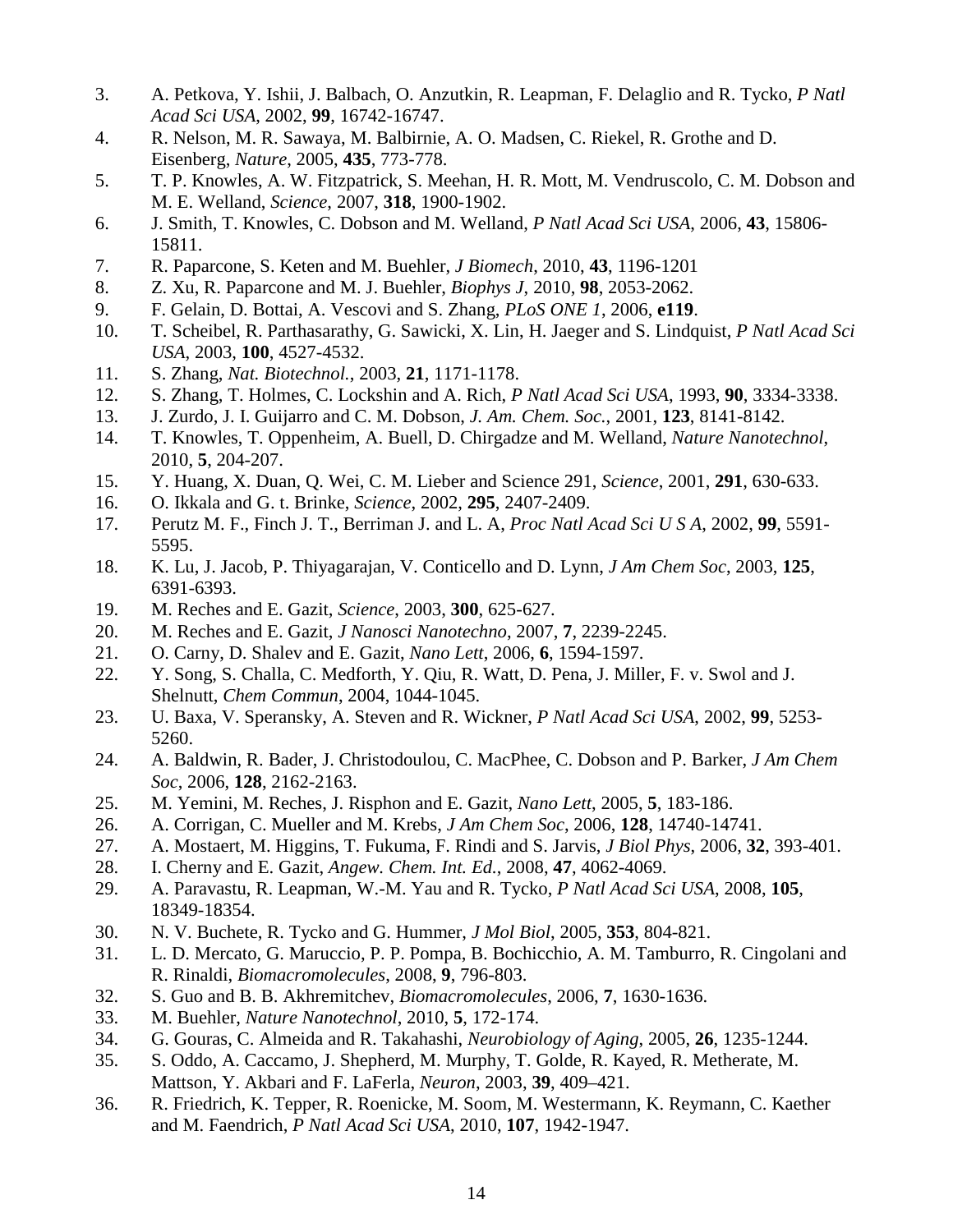- 37. R. Paparcone, J. Sanchez and M. J. Buehler, *Journal of Computational and Theoretical Nanoscience.*, 2010, **7**, 1279-1286.
- 38. B. R. Brooks, R. E. Bruccoleri, B. D. Olafson, D. J. States, S. Swaminathan and M. Karplus., *J. Comp. Chem.*, 1983, **4**, 187-217.
- 39. T. Lazardis and M. Karplus, *Proteins: Structure, Function, and Bioinformatics*, 1999, **35**, 133-152.
- 40. S. Plimpton, *Journal of Computational Physics*, 1995, **117**, 1-19.
- 41. S. W. Cranford and M. J. Buehler, *Nanotechnology*, 2010, **21**, -.
- 42. G. M. Pharr, W. C. Oliver and F. R. Brotzen, *Journal of Materials Research*, 1992, **7**, 613- 617.
- 43. Z. Zong, C.-L. Chen, M. Dokmeci and K.-t. Wan, *Journal of Applied Physics*, 2010, **107**, 026104-026106.
- 44. S. Cranford, D. Sen and M. J. Buehler, *Applied Physics Letters*, 2009, **95**, 122131.
- 45. R. Jansen, S. Grudzielanek, W. Dzwolak and R. Winter, *J. Mol. Biol.*, 2004, **338**.
- 46. M. J. Buehler, *J. Mater. Res.*, 2006, **21**, 2855–2869.
- 47. S. Keten, Z. P. Xu, B. Ihle and M. J. Buehler, *Nature Materials*, 2010, **9**, 359-367.
- 48. W. Zhou, Y. Huang, B Liu, K. Hwang, J. Zuo, M. Buehler and H. Gao, *Applied Physics Letters*, 2007, **90**, 073107-073109.
- 49. C. Py, P. Reverdy, L. Doppler, J. Bico, B. Roman and C. Baroud, *Phys. Rev. Lett.*, 2007, **98**, 156103.
- 50. C.-L. Shen and R. M. Murphy, *Biophysical Journal*, 1995, **69**, 640-651.
- 51. A. Fulton, *Cell*, 1982, **30**, 345-347.
- 52. P. LeDuc and R. Schwartz, *Cell Biochemistry and Biophysics*, 2007, **48**, 16-31.
- 53. A. Kinjo and S. Takada, *Biophys J*, 2003, **85**, 3521-3531.
- 54. W. Stine, K. Dahlgren, G. Krafft and M. LaDu, *J Biol Chem*, 2003, **278**, 11612-11622.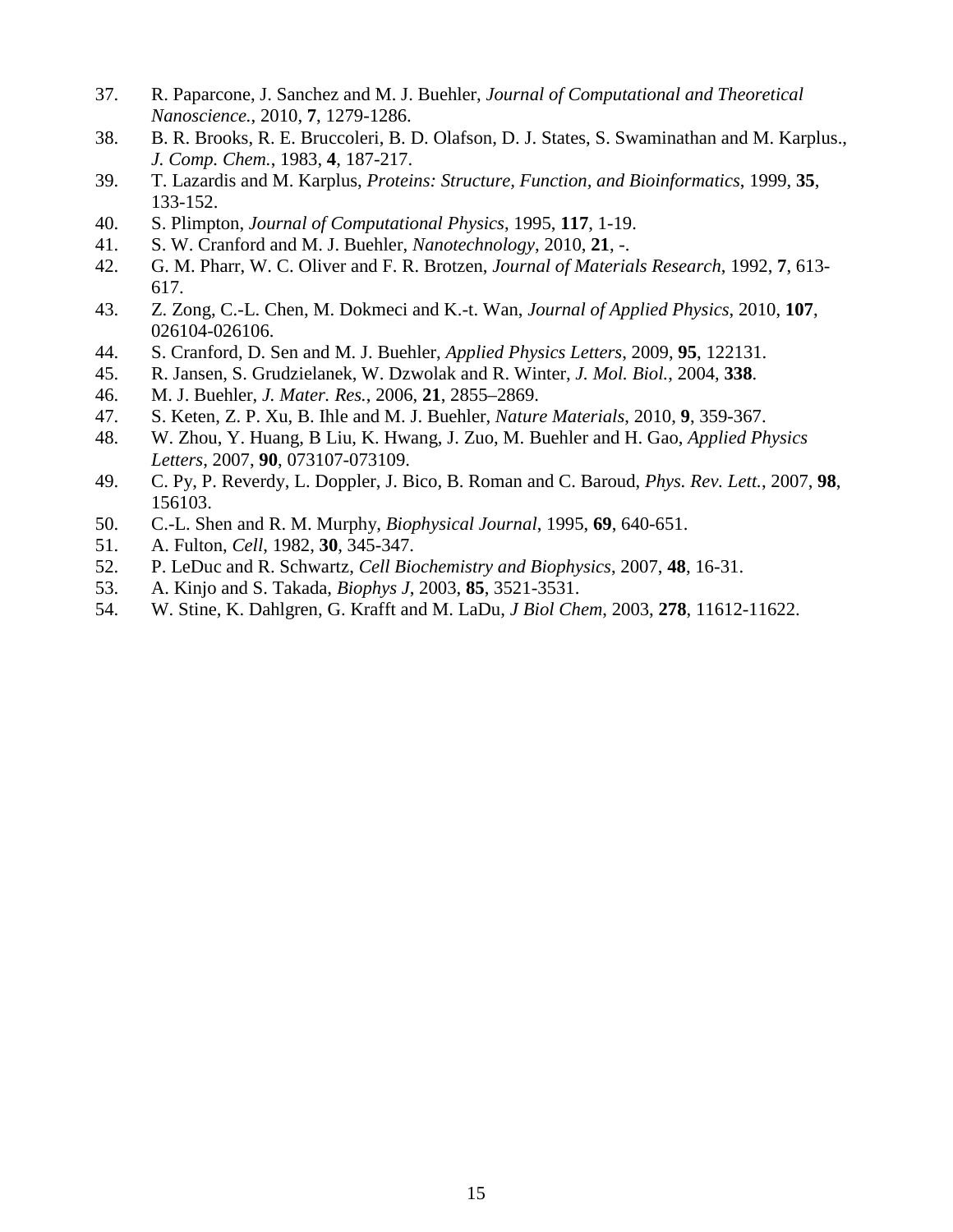# **Figures and figure captions**



**Fig. 1**.Multiscale representation of A*β*(1-40) amyloid fibrils and evaluation of the fibril-fibril adhesion. A, Hierarchical structure of amyloid plaques from the Angstrom to micrometer lengthscales. (*I*) Schematic image of an amyloid plaque<sup>54</sup>, which appears as a complex ensemble of entangled fibers. (*II*) Schematic representation of a single amyloid fibril at the nanoscale. (*III*) Coarse-grain representation of the amyloid fibril. (*IV*) Representation of a two-fold symmetric A*β*(1- 40) amyloid fibril with atomistic details. B, Schematics of all possible arrangements of two amyloid fibrils. C, Relaxed system consisting of two beta-cross amyloid fibrils in the most stable configuration among all possible ones reported in panel B (*II*). The approach shown in panels B and C has a potential error associated with it (due to limitations of the computational approach); thus, the resulting adhesion energy is taken as a base value that is varied over great ranges in the study reported here.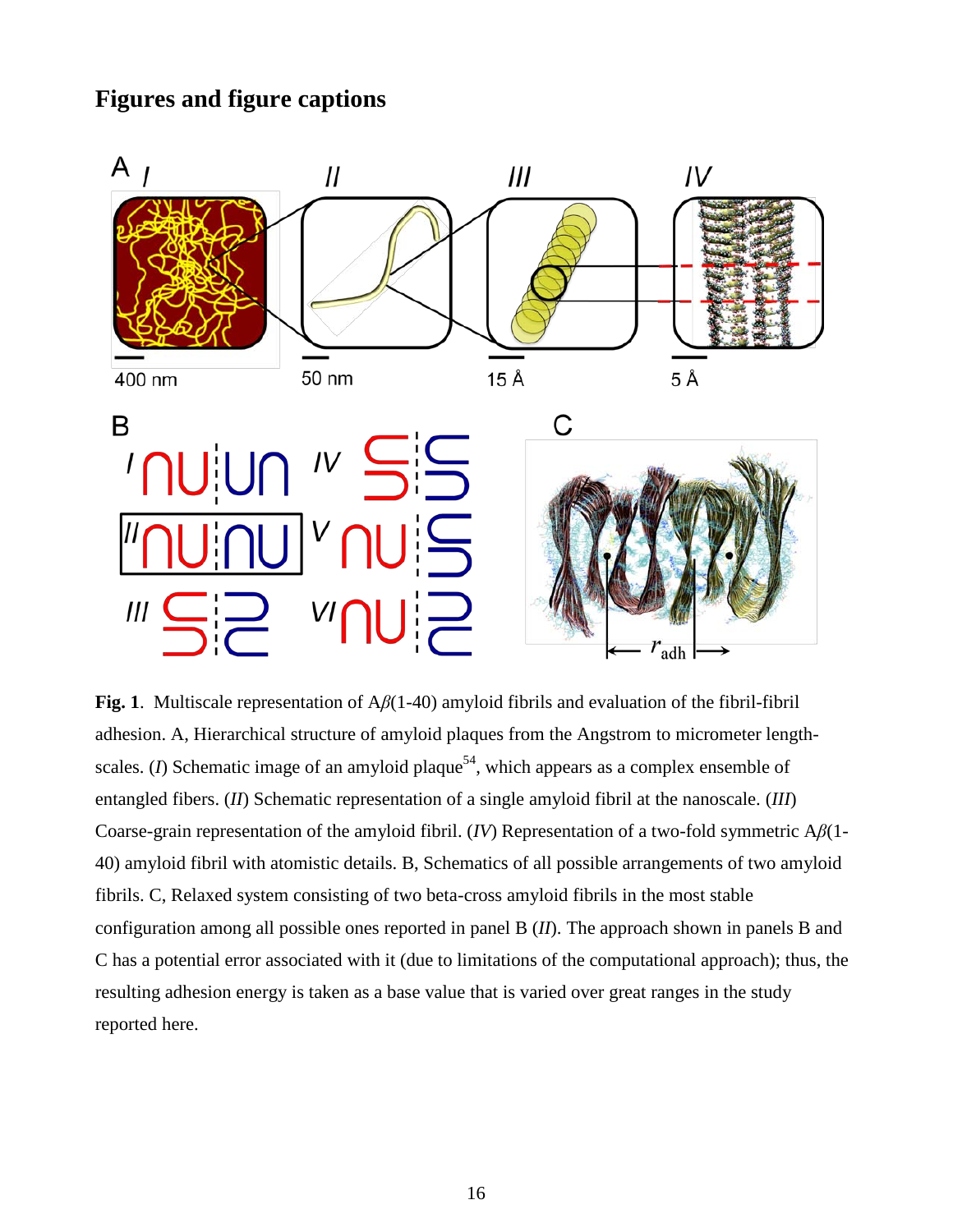

**Fig. 2**. Mesoscale representation of amyloid plaques and of fibrils in self-folded and ring-shaped states. A, Visualization of a complex amyloid plaque modeled with the coarse-grain model described here (*I*). Examples of self-folded and ring-shaped amyloid fibrils identified within the larger plaque are depicted in subplots (*II*) and (*III*), respectively. Corresponding schematics of their geometry are shown in subplots (*IV*) and (*V*) with a definition of all key variables. B and C, Snapshots of amyloid fibrils in racket-like and ring-shaped states, obtained after relaxation at different adhesion energies (adhesion energies quantified by *γ*/*γ*<sub>0</sub>).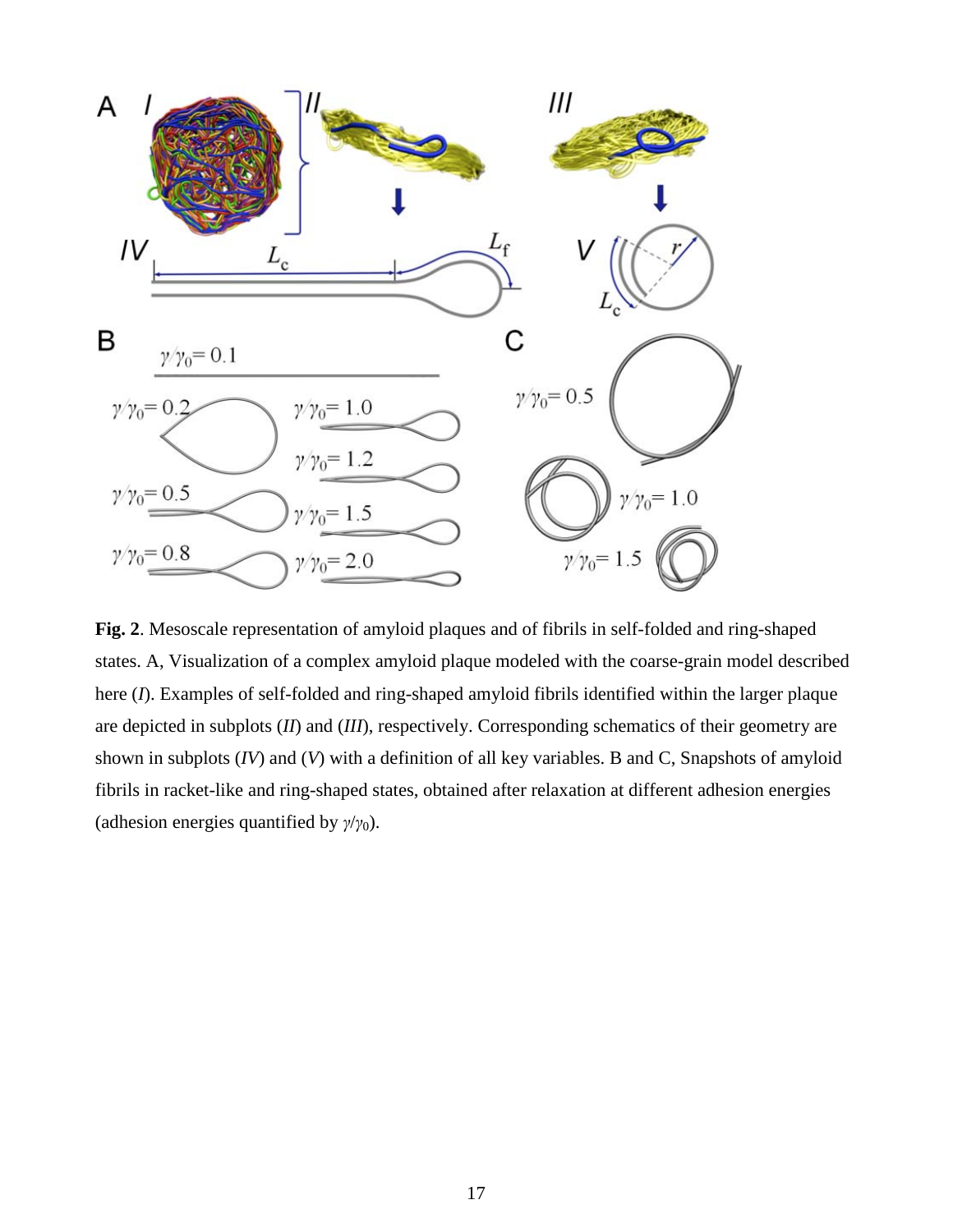

**Fig. 3**. Effect of the adhesion energy on amyloid fibrils in self folded and ring-shaped configurations. A, Contact length  $(L_c)$  and folded length  $(L_f)$  of an amyloid fibril in a racket-like configuration as a function of varied adhesion energy. B, Simple procedure to approximate the adhesion energy of amyloid fibrils via a geometric analysis of a stable folded structure with known bending stiffness, *EI* (see Eq. (3) and Eq. (4)). C and D, Total energy (Eq. (3) and Eq. (4)), as a function of folded length (in racket-type and ring-shaped state, respectively), demonstrating the decrease of the folded length required as a function of adhesion energy.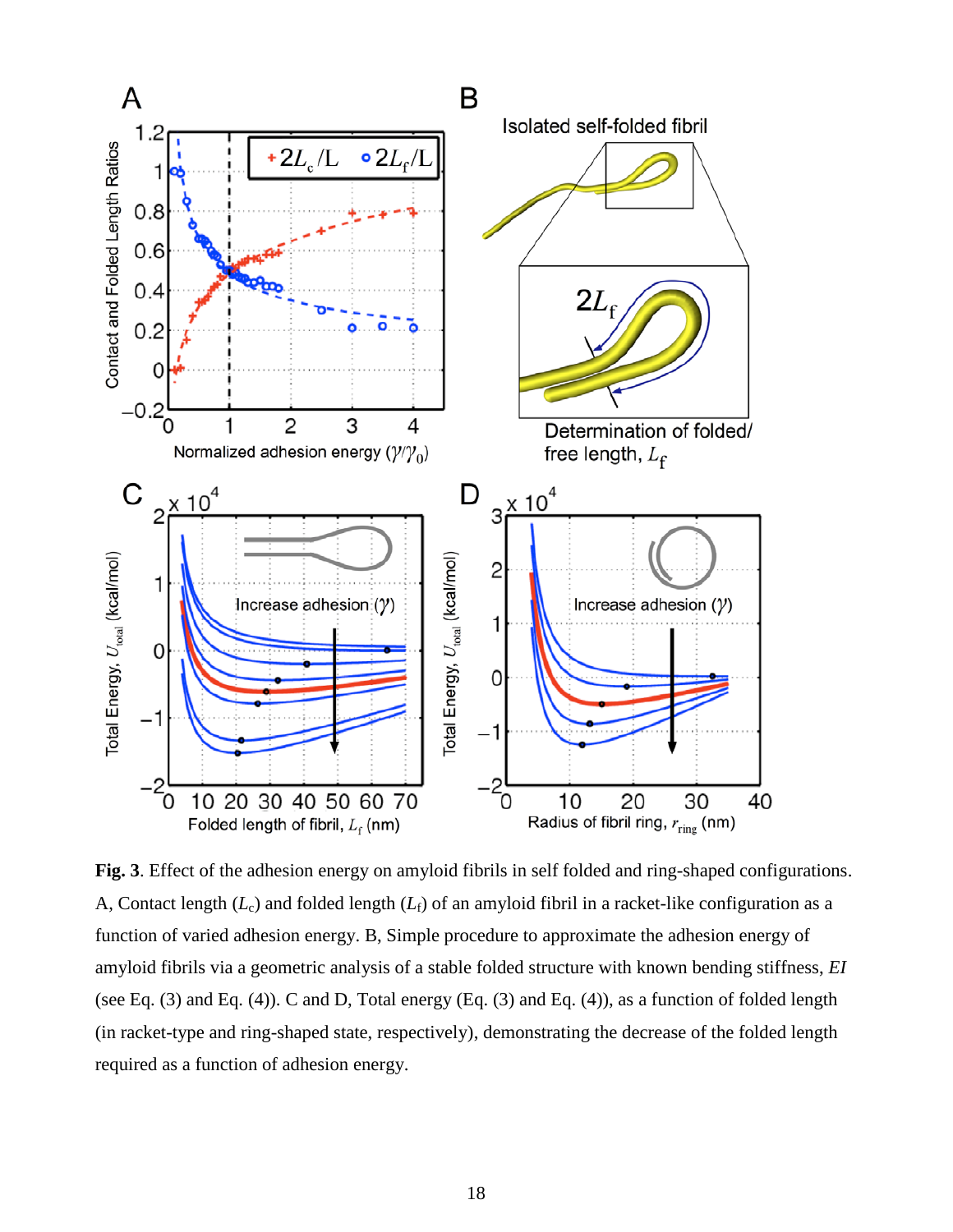

**Fig. 4**. Structural and mechanical investigation of large-scale amyloid plaques. A, Schematic of assembly procedure in which sequential layers of fibrils are deposited on a substrate (adapted from reference 41); distinct layers of fibrils colored for clarity. B, Assembled plaques after relaxation and equilibration for fibril lengths greater than critical length (200 nm), close to critical length (100 nm), and less than critical length (50 nm). Plaques assembled with fibrils longer than the critical length maintain an entangled, disordered structure, with frequent occurrences of folds and loops, whereas plaques assembled with short fibrils undergo self-alignment under equilibration, resulting in a more ordered nanostructure. C, Quantification of disorder via angle distribution (frequency of angles among those defined by the coarse-grain fibrils). Here, the peak frequency is representative of average curvature of a single fibril. For the shortest fibrils (50 nm), over 90% of the angles are less than 1.0°, indicating relatively linear arrangements (frequency peaks omitted for clarity); for the 100 nm fibrils, over 75% of the angles are less than 2.5°, again indicating little curvature, whereas the longer fibrils (200 nm) have a much broader range of angles due to the inherent folds and loops. D, Schematic and plot of computational nanoindentation of the 200 nm, 100 nm, and 50 nm fibril plaques. Contact modulus (and contact stiffness) increases from approximately 0.67 GPa to 1.88 GPa as the fibril length decreases from 200 nm to 100 nm. Contact modulus approximated as 3.26 GPa for 50 nm fibril plaques, which undergo fibril layer "slip" under indentation (reflected by regular drops